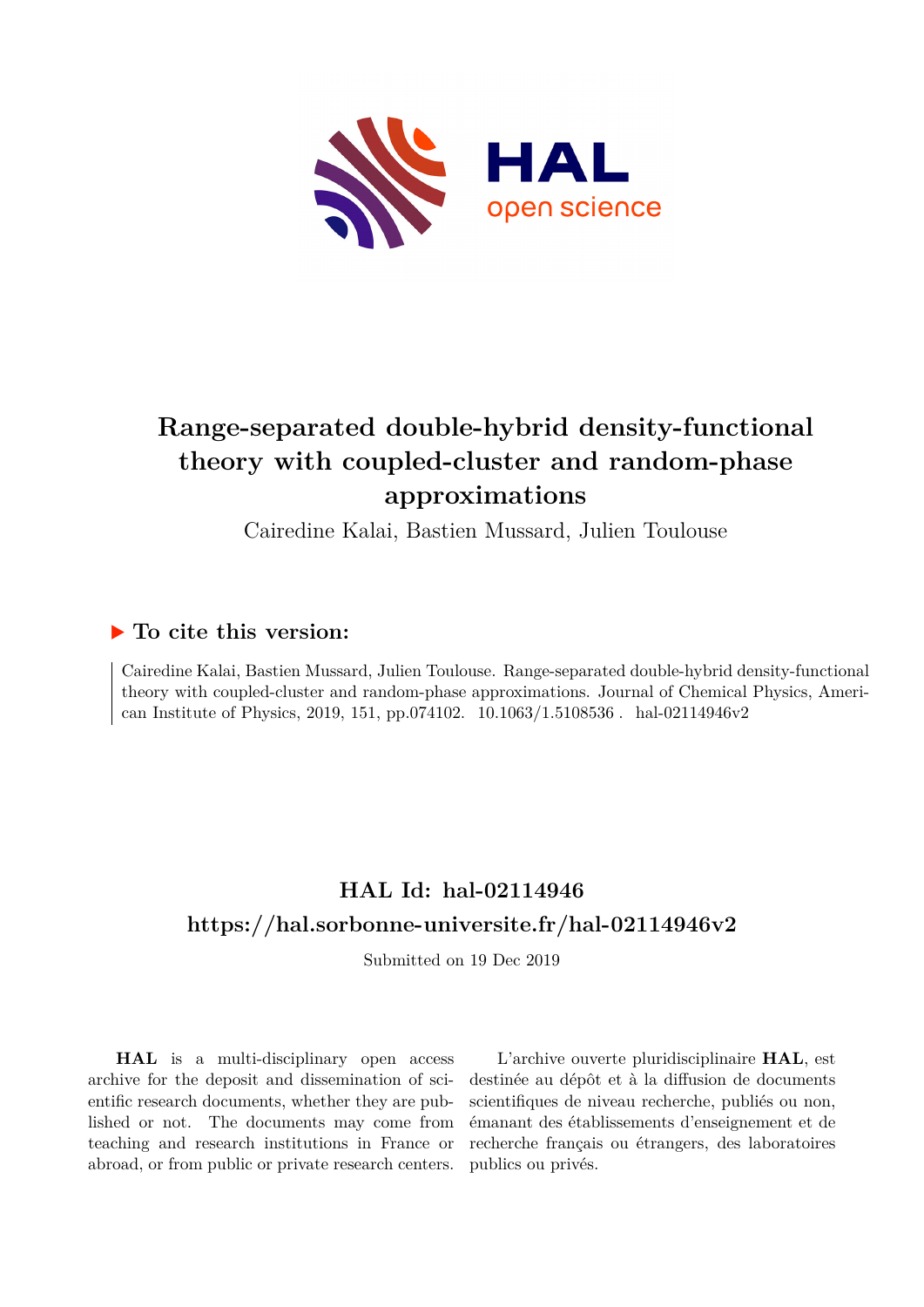### Range-separated double-hybrid density-functional theory with coupled-cluster and random-phase approximations

Cairedine Kalai<sup>1</sup>, Bastien Mussard<sup>2</sup>, and Julien Toulouse<sup>1∗</sup>

<sup>1</sup>Laboratoire de Chimie Théorique (LCT), Sorbonne Université and CNRS, F-75005 Paris, France

<sup>2</sup>*Department of Chemistry and Biochemistry, University of Colorado Boulder, CO 80302 Boulder, USA*

(Dated: July 16, 2019)

We construct range-separated double-hybrid schemes which combine coupled-cluster or random-phase approximations with a density functional based on a two-parameter Coulomb-attenuating-method-like decomposition of the electron-electron interaction. We find that the addition of a fraction of short-range electron-electron interaction in the wave-function part of the calculation is globally beneficial for the range-separated doublehybrid scheme involving a variant of the random-phase approximation with exchange terms. Even though the latter scheme is globally as accurate as the corresponding scheme employing only second-order Møller-Plesset perturbation theory for atomization energies, reaction barrier heights, and weak intermolecular interactions of small molecules, it is more accurate for the more complicated case of the benzene dimer in the stacked configuration. The present range-separated double-hybrid scheme employing a random-phase approximation thus represents a new member in the family of double hybrids with minimal empiricism which could be useful for general chemical applications.

#### I. INTRODUCTION

In density-functional theory (DFT) of molecular electronic systems, the last decade has seen the emergence of double-hybrid approximations [1] (see Refs. 2–5 for reviews). These approaches combine Hartree-Fock (HF) exchange and second-order Møller– Plesset (MP2) correlation with a semilocal exchangecorrelation density-functional approximation (DFA) based on a linear separation of the Coulomb electronelectron interaction [6]. These double-hybrid approximations have the advantage of having quite small self-interaction error [7] thanks to their large fraction of HF exchange. Alternatively, range-separated density-functional theory [8, 9] also provides a way for combining a correlated wave-function method with a semilocal DFA based on a separation of the electron-electron interaction into long-range and short-range contributions. For example, long-range HF exchange and long-range MP2 correlation can be combined with a short-range semilocal exchangecorrelation DFA [10], with the advantage of explicitly describing long-range van der Waals dispersion interactions [11].

Recently, a range-separated double-hybrid (RSDH) approximation [12] has been constructed based on the following decomposition of the Coulomb electronelectron interaction  $w_{ee}(r_{12}) = 1/r_{12}$ 

$$
w_{ee}(r_{12}) = \left[ w_{ee}^{\text{lr},\mu}(r_{12}) + \lambda w_{ee}^{\text{sr},\mu}(r_{12}) \right] + (1 - \lambda) w_{ee}^{\text{sr},\mu}(r_{12}), \tag{1}
$$

where  $w_{ee}^{\text{lr},\mu}(r_{12}) = \text{erf}(\mu r_{12})/r_{12}$  is a long-range interaction (written with the error function erf),  $w_{ee}^{sr,\mu}(r_{12}) =$  $erfc(\mu r_{12})/r_{12}$  is the complementary short-range interaction (written with the complementary error function erfc), and  $\mu$  and  $\lambda$  are two parameters. The first term in the square bracket in Eq. (1) is treated by MP2 and the remaining term by a semilocal DFA. This RSDH approximation generalizes the double hybrids (corresponding to the special case  $\mu = 0$ ) and the rangeseparated hybrids (corresponding to the special case  $\lambda = 0$ ). The advantage of the RSDH approximation is that long-range interactions are explicitly described while the addition of a fraction of short-range interaction in the wave-function part of the calculation reduces the self-interaction error. The two-parameter decomposition of Eq. (1) has also been used to combine pair coupled-cluster doubles with a semilocal DFA for describing static correlation [13]. This decomposition is in fact a special case of the three-parameter decomposition used in the Coulomb-attenuating method (CAM) [14] which has also been considered for constructing double-hybrid approximations [15]. Other related double-hybrid approximations have been proposed which combine a long-range HF exchange term with a full-range MP2 correlation term [16], a fullrange HF exchange term with a long-range MP2 correlation term [17, 18], or a HF exchange term based on the decomposition of Eq. (1) with a full-range MP2 correlation term [19].

In this work, we extend the RSDH approximation based on the decomposition of Eq. (1) by supplanting the MP2 correlation term by a random-phaseapproximation (RPA) correlation term. Specifically, we use the so-called RPAxSO2 variant [20–22] which is a RPA with exchange terms. In the context of the range-separated hybrids, it was shown that longrange RPAxSO2 gives intermolecular interaction energies overall more accurate than long-range MP2, especially for dispersion-dominated large molecular complexes [11, 21]. We thus expect a similar improvement in the context of the RSDH approach. Since RPAxSO2 is a simplification of coupled cluster doubles (CCD), we also test the use of CCD in the RSDH approach. Let us mention that a number of double hybrids us-

<sup>∗</sup>Electronic address: [toulouse@lct.jussieu.fr](mailto:toulouse@lct.jussieu.fr)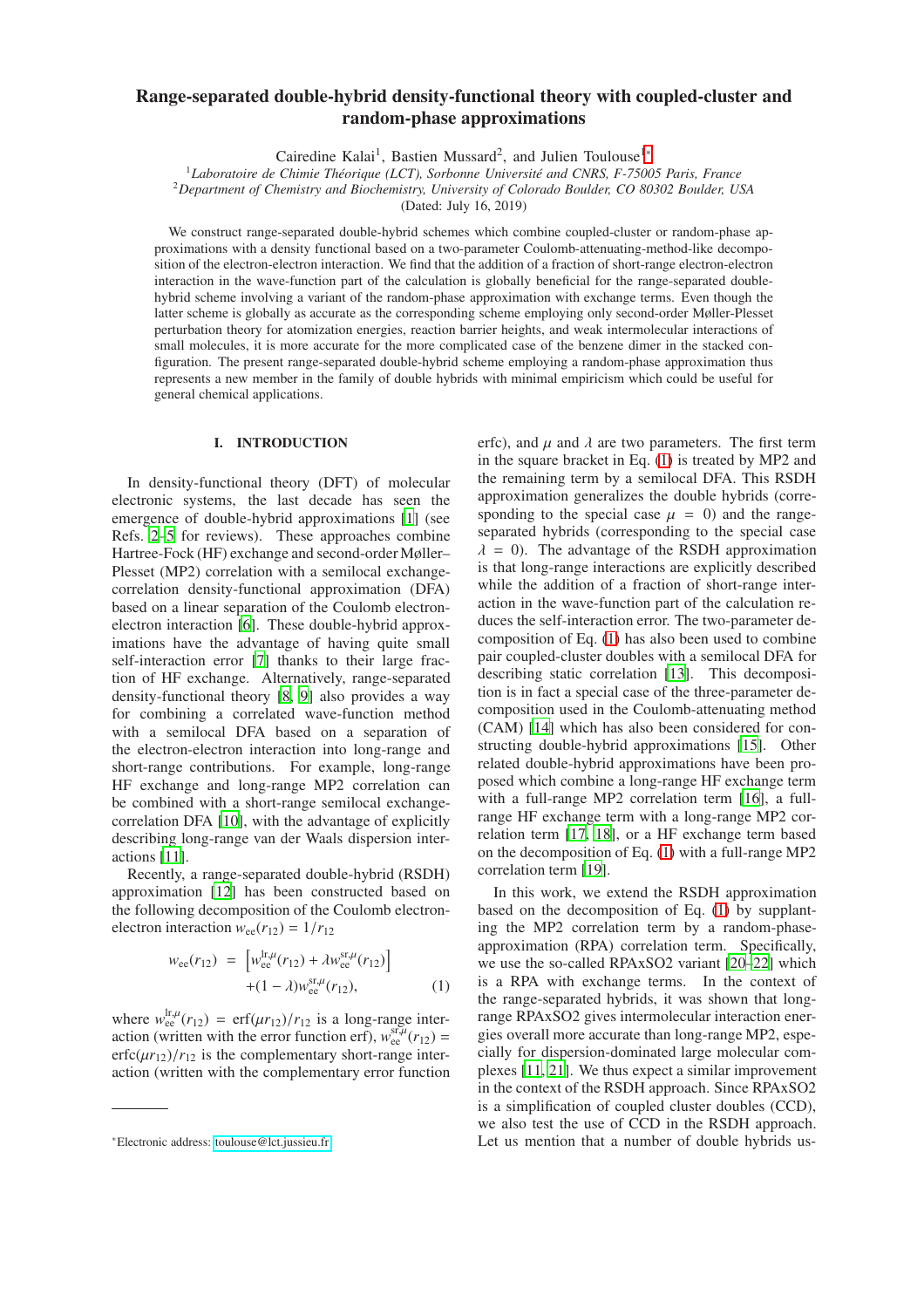ing the direct RPA approximation (without exchange terms) [23–27] or coupled-cluster approximations [28] have already been proposed, as well as range-separated hybrids using various RPA variants [21, 22, 29–40] or coupled-cluster approximations [21, 41–45]. However, to the best of our knowledge, the use of RPA or coupled-cluster approximations with the general decomposition of Eq. (1) had never been tried before.

The paper is organized as follows. In Section II, the theory underlying the RSDH scheme with coupledcluster and RPA approximations is presented. Computational details are given in Section III. In Section IV, we give and discuss the results, including the optimization of the parameters  $\mu$  and  $\lambda$  on small sets of atomization energies (AE6 set) and reaction barrier heights (BH6 set), study of the basis-set convergence, tests on larger sets of atomization energies (AE49 set), reaction barrier heights (DBH24 set), weak intermolecular interactions (A24 set), and on the interaction energy curve of the benzene dimer in the stacked configuration. Section V contains conclusions. Unless otherwise specified, Hartree atomic units are tacitly assumed throughout this work.

#### II. THEORY

In the RSDH approach, the exact ground-state electronic energy of a *N*-electron system is expressed as [12]

$$
E = \min_{\Psi} \left\{ \langle \Psi | \hat{T} + \hat{V}_{\text{ne}} + \hat{W}_{\text{ee}}^{\text{lr}, \mu} + \lambda \hat{W}_{\text{ee}}^{\text{sr}, \mu} | \Psi \rangle \right. \\ \left. + \bar{E}_{\text{Hxc}}^{\text{sr}, \mu, \lambda} [n_{\Psi}] \right\}, \tag{2}
$$

where the minimization is done over *N*-electron normalized multideterminant wave functions Ψ. In Eq. (2),  $\hat{T}$  is the kinetic-energy operator,  $\hat{V}_{\text{ne}}$  is the nuclei-electron potential operator,  $\hat{W}_{\rm ee}^{\rm lr,\mu}$  $\int_{\text{ee}}^{\text{lr},\mu}$  = (1/2)  $\iint w_{\text{ee}}^{\text{lr},\mu}(r_{12}) \hat{n}_2(\mathbf{r}_1,\mathbf{r}_2) d\mathbf{r}_1 d\mathbf{r}_2$  and  $\hat{W}_{ee}^{sr,\mu}$  = (1/2)  $\iint \tilde{W}_{ee}^{sr,\mu}(r_{12}) \hat{n}_2(\mathbf{r}_1,\mathbf{r}_2) d\mathbf{r}_1 d\mathbf{r}_2$  are the long-range and short-range electron-electron interaction operators (expressed with the pair-density operator  $\hat{n}_2(\mathbf{r}_1, \mathbf{r}_2)$ ), respectively, and  $\bar{E}_{\text{Hxc}}^{\text{sr},\mu,\lambda}[n_{\Psi}]$  is the complement short-range Hartree-exchange-correlation density functional evaluated at the density of Ψ, i.e.  $n_{\Psi}(\mathbf{r}) = \langle \Psi | \hat{n}(\mathbf{r}) | \Psi \rangle$  where  $\hat{n}(\mathbf{r})$  is the density operator. The minimizing normalized wave function in Eq. (2) will be denoted by  $\Psi^{\mu,\lambda}$ . It satisfies the nonlinear Schrödinger-like eigenvalue equation

$$
\hat{H}^{\mu,\lambda}[n_{\Psi^{\mu,\lambda}}]|\Psi^{\mu,\lambda}\rangle = \mathcal{E}^{\mu,\lambda}|\Psi^{\mu,\lambda}\rangle, \qquad (3)
$$

with the Hamiltonian  $\hat{H}^{\mu,\lambda}[n] = \hat{T} + \hat{V}_{ne} + \hat{W}_{ee}^{\text{lr},\mu}$  $\lambda \hat{W}_{ee}^{s\tau,\mu} + \hat{V}_{Hxc}^{s\tau,\mu,\lambda}[n]$  which includes the complement short-range Hartree-exchange-correlation potential operator  $\hat{V}_{Hxc}^{sr,\mu,\lambda}[n] = \int v_{Hxc}^{sr,\mu,\lambda}(\mathbf{r})\hat{n}(\mathbf{r})d\mathbf{r}$  with  $v_{Hxc}^{sr,\mu,\lambda}(\mathbf{r}) =$  $\delta \bar{E}^{\text{sr},\mu,\lambda}_{\text{Hxc}}[n]/\delta n(\mathbf{r})$ . It is assumed that the minimizing wave function  $\Psi^{\mu,\lambda}$  in Eq. (2) corresponds to the ground state of the self-consistent Hamiltonian  $\hat{H}^{\mu,\lambda}[n_{\Psi^{\mu,\lambda}}]$ . Then, by construction, the potential  $v_{\text{Hxc}}^{sr,\mu,\lambda}(\mathbf{r})$  ensures that the ground-state wave function  $\Psi^{\mu,\lambda}$  gives the exact density,  $n_{\Psi\mu\lambda} = n$ , for all values of  $\mu$  and  $\lambda$ .

As a first step, we use a single-determinant approximation in Eq. (2), giving what we will call the rangeseparated two-parameter hybrid (RS2H) scheme,

$$
E_{\text{RS2H}}^{\mu,\lambda} = \min_{\Phi} \{ \langle \Phi | \hat{T} + \hat{V}_{\text{ne}} + \hat{W}_{\text{ee}}^{\text{lr},\mu} + \lambda \hat{W}_{\text{ee}}^{\text{sr},\mu} | \Phi \rangle + \bar{E}_{\text{Hxc}}^{\text{sr},\mu,\lambda}[n_{\Phi}], \tag{4}
$$

where the search is over *N*-electron normalized singledeterminant wave functions Φ. We will denote the minimizing RS2H normalized single-determinant wave function by  $\Phi^{\mu,\lambda}$ , whose density  $n_{\Phi^{\mu,\lambda}}$ , contrary to the one of  $\Psi^{\mu,\lambda}$ , is not the exact density. The exact groundstate energy can then be written as

$$
E = E^{\mu,\lambda}_{\text{RSLH}} + E^{\mu,\lambda}_{\text{c}},\tag{5}
$$

where  $E_c^{\mu,\lambda}$  is the correlation energy associated with the interaction  $w_{ee}^{\text{lr},\mu}(r_{12}) + \lambda w_{ee}^{\text{sr},\mu}(r_{12})$ . Extending the work of Ref. 21, this correlation energy can be expressed as

$$
E_{\rm c}^{\mu,\lambda} = \langle \Psi^{\mu,\lambda} | \hat{H}^{\mu,\lambda}[n] | \Psi^{\mu,\lambda} \rangle - \langle \Phi^{\mu,\lambda} | \hat{H}^{\mu,\lambda}[n] | \Phi^{\mu,\lambda} \rangle + \Delta \bar{E}_{\rm Hxc}^{\rm sr,\mu,\lambda} - \int v_{\rm Hxc}^{\rm sr,\mu,\lambda}[n] (\mathbf{r}) \Delta n(\mathbf{r}) d\mathbf{r},
$$
 (6)

where the last two terms are the variation of the energy functional,  $\Delta \bar{E}^{\text{sr},\mu,\lambda}_{\text{Hxc}} = \bar{E}^{\text{sr},\mu,\lambda}_{\text{Hxc}}[n] - \bar{E}^{\text{sr},\mu,\lambda}_{\text{Hxc}}[n_{\Phi^{\mu,\lambda}}]$ , and the variation of the associated potential expectation value due to the variation of the density from the RS2H one to the exact one,  $\Delta n = n - n_{\Phi^{\mu,\lambda}}$ . Alternatively, the correlation energy can be expressed with the projection formula

$$
E_{\rm c}^{\mu,\lambda} = \langle \Phi^{\mu,\lambda} | \hat{H}^{\mu,\lambda}[n] | \tilde{\Psi}^{\mu,\lambda} \rangle - \langle \Phi^{\mu,\lambda} | \hat{H}^{\mu,\lambda}[n] | \Phi^{\mu,\lambda} \rangle + \Delta \bar{E}_{\rm Hxc}^{\rm sr,\mu,\lambda} - \int v_{\rm Hxc}^{\rm sr,\mu,\lambda}[n] (\mathbf{r}) \Delta n(\mathbf{r}) d\mathbf{r}, \tag{7}
$$

using the intermediate-normalized wave function  $\tilde{\Psi}^{\mu,\lambda} = \Psi^{\mu,\lambda}/\langle \Phi^{\mu,\lambda}|\Psi^{\mu,\lambda}\rangle.$ 

Up to here the theory was exact. Let us now introduce the CCD ansatz for the wave function

$$
|\tilde{\Psi}_{\text{CCD}}^{\mu,\lambda}\rangle = \exp\left(\hat{T}_2\right)|\Phi^{\mu,\lambda}\rangle,\tag{8}
$$

where  $\hat{T}_2$  =  $(1/4) \sum_{i \, jab} t_{ij}^{ab} \hat{a}_{a}^\dagger \hat{a}_{i} \hat{a}_{b}^\dagger \hat{a}_{j}$  is the doubleexcitation cluster operator written in terms of the amplitudes  $t_{ij}^{ab}$ , and occupied  $(i, j)$  and virtual  $(a, b)$  RS2H spin-orbital creation and annihilation operators. We determine  $t_{ij}^{ab}$  with the CCD amplitude equations

$$
\langle \Phi^{\mu,\lambda}_{ij \to ab} | \exp\left(-\hat{T}_2\right) \hat{H}^{\mu,\lambda} [n_{\Phi^{\mu,\lambda}}] \exp\left(\hat{T}_2\right) | \Phi^{\mu,\lambda} \rangle = 0, \tag{9}
$$

where  $\Phi_{ij \to ab}^{\mu,\lambda}$  are doubly excited determinants, and we have used the approximation of keeping the density fixed at the RS2H density  $n_{\Phi^{\mu,\lambda}}$  in the Hamiltonian. Equation (9) leads to the usual quadratic CCD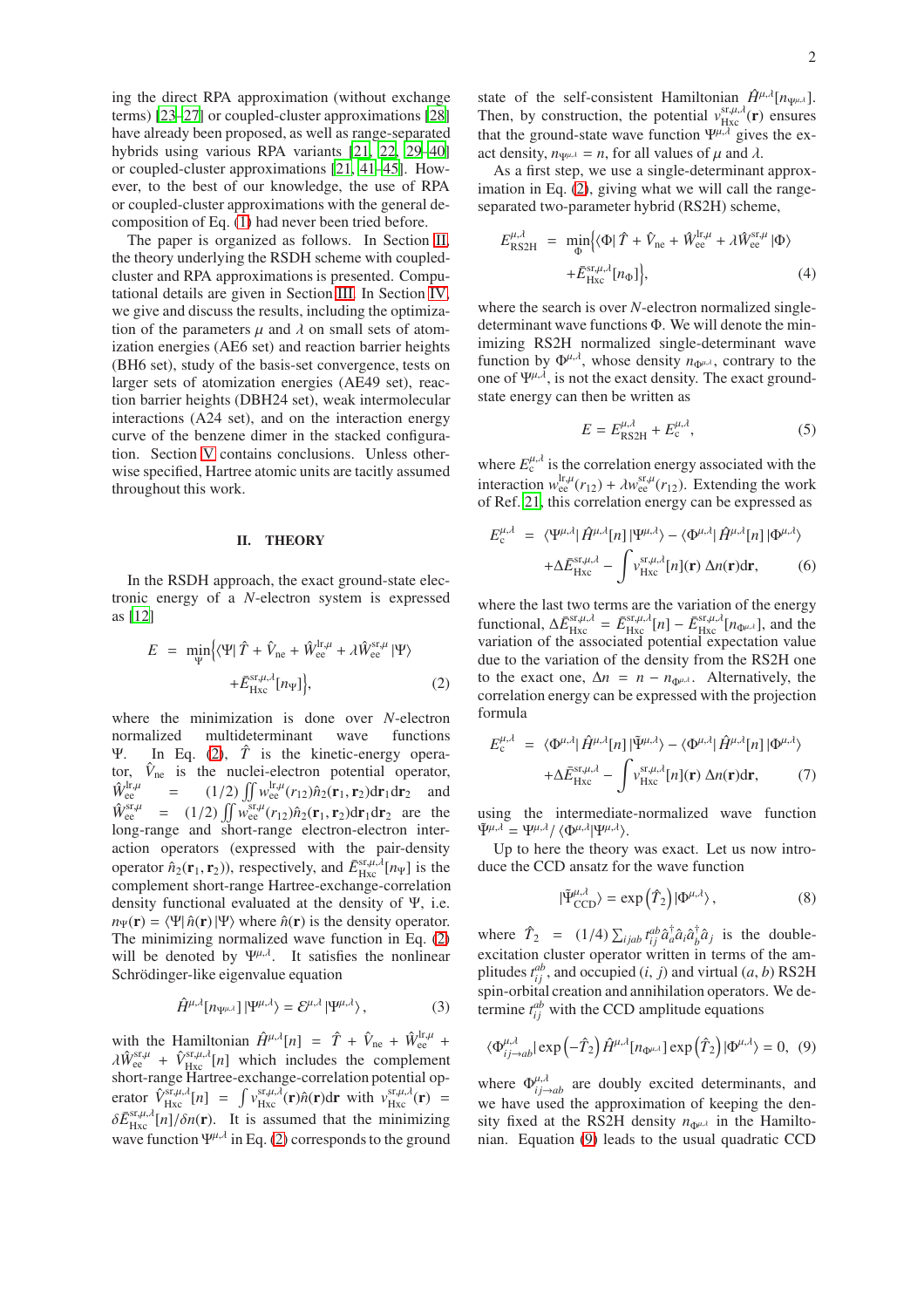amplitude equations, replacing the normal Hamiltonian by the modified  $\hat{H}^{\mu,\lambda}[n_{\Phi^{\mu,\lambda}}]$ , which just corresponds to using the RS2H orbital energies and the two-electron integrals associated with the interaction  $w_{ee}^{\text{lr},\mu}(r_{12}) + \lambda w_{ee}^{\text{sr},\mu}(r_{12})$  in the usual CCD amplitude equations. The correlation energy  $E_c^{\mu,\lambda}$  is then approximated as

$$
E_{\text{c,CCD}}^{\mu,\lambda} = \langle \Phi^{\mu,\lambda} | \hat{H}^{\mu,\lambda} [n_{\Phi^{\mu,\lambda}}] | \tilde{\Psi}_{\text{CCD}}^{\mu,\lambda} \rangle - \langle \Phi^{\mu,\lambda} | \hat{H}^{\mu,\lambda} [n_{\Phi^{\mu,\lambda}}] | \Phi^{\mu,\lambda} \rangle, \quad (10)
$$

where again, in comparison with Eq. (7), the variation of the density has been neglected, i.e.  $n \approx n_{\Phi^{\mu,\lambda}}$ . This is a reasonable approximation since the quantity  $\Delta E_{\text{Hxc}}^{\text{sr},\mu,\lambda} - \int v_{\text{Hxc}}^{\text{sr},\mu,\lambda}[n](\mathbf{r}) \Delta n(\mathbf{r}) d\mathbf{r}$  in Eq. (7) is of second order in ∆*n* [21]. In matrix notation, the CCD correlation energy can be calculated as

$$
E_{\text{c,CCD}}^{\mu,\lambda} = \frac{1}{2} \text{tr} \left[ \mathbf{K} \, \mathbf{T} \right],\tag{11}
$$

where  $K_{ia,jb} = \langle i j | \hat{w}_{ee}^{lr,\mu} + \lambda \hat{w}_{ee}^{sr,\mu} | ab \rangle$  are matrix elements made of two-electron integrals associated with the interaction  $w_{ee}^{\text{lr}, \mu}(r_{12}) + \lambda w_{ee}^{\text{sr}, \mu}(r_{12})$  and  $T_{ia,jb} = t_{ij}^{ab}$  are the amplitude matrix elements.

We now consider the ring-diagram approximation with exchange terms (or linear-response timedependent HF). In this approximation, referred to as RPAx, the CCD amplitude equations simplify to the following Riccati matrix equation giving the RPAx amplitudes  $T_{RPAx}$  [46]

$$
\mathbf{B}^* + \mathbf{A}^* \mathbf{T}_{\text{RPAX}} + \mathbf{T}_{\text{RPAX}} \mathbf{A} + \mathbf{T}_{\text{RPAX}} \mathbf{B} \mathbf{T}_{\text{RPAX}} = \mathbf{0}, \quad (12)
$$

where the matrices **A** and **B** are

$$
A_{ia,jb} = (\varepsilon_a - \varepsilon_i) \delta_{ij} \delta_{ab}
$$
  
 
$$
+ \langle ib | \hat{w}_{ee}^{lr, \mu} + \lambda \hat{w}_{ee}^{sr, \mu} | aj \rangle - \langle ib | \hat{w}_{ee}^{lr, \mu} + \lambda \hat{w}_{ee}^{sr, \mu} | ja \rangle,
$$
  
(13)

and

$$
B_{ia,jb} = \langle i\,j|\hat{w}_{ee}^{\text{lr},\mu} + \lambda \hat{w}_{ee}^{\text{sr},\mu}|ab\rangle - \langle i\,j|\hat{w}_{ee}^{\text{lr},\mu} + \lambda \hat{w}_{ee}^{\text{sr},\mu}|ba\rangle, \tag{14}
$$

written in terms of the RS2H orbital energies  $\varepsilon_k$  and the same two-electron integrals introduced above. Once the RPAx amplitudes are obtained, the RPAxSO2 correlation energy is calculated by [20–22]

$$
E_{\text{c,RPAxSO2}}^{\mu,\lambda} = \frac{1}{2} \text{tr} \left[ \mathbf{K} \, \mathbf{T}_{\text{RPAx}} \right]. \tag{15}
$$

For closed-shell systems, we use a spin-restricted formalism and the RPAxSO2 method involves only spinsinglet excitations. For open-shell systems, we use a spin-unrestricted formalism and the RPAxSO2 method involves only non-spin-flipped excitations [22].

It remains to specify the approximation used for the complement short-range Hartree-exchange-correlation density functional. We first decompose it as

$$
\bar{E}_{\rm Hxc}^{\rm str, \mu, \lambda}[n] = E_{\rm H}^{\rm str, \mu, \lambda}[n] + E_{\rm x}^{\rm sr, \mu, \lambda}[n] + \bar{E}_{\rm c}^{\rm sr, \mu, \lambda}[n], \quad (16)
$$

where the short-range Hartree and exchange contributions are linear in  $\lambda$ 

$$
E_{\rm H}^{\rm sr, \mu, \lambda}[n] = (1 - \lambda) E_{\rm H}^{\rm sr, \mu}[n],\tag{17}
$$

$$
E_{\mathbf{x}}^{\mathrm{sr},\mu,\lambda}[n] = (1-\lambda)E_{\mathbf{x}}^{\mathrm{sr},\mu}[n],\tag{18}
$$

where  $E_{\rm H}^{\rm sr, \mu}$  $E_X^{\text{sr},\mu}[n]$  and  $E_X^{\text{sr},\mu}[n]$  are the Hartree and exchange functionals defined with the short-range interaction  $w_{ee}^{\text{sr},\mu}(r_{12})$  [9, 47]. The  $\lambda$  dependence in the complement short-range correlation functional is approximated as (referred to as "approximation 3" in Ref. 12)

$$
\bar{E}_{\rm c}^{\rm sr, \mu, \lambda}[n] \approx \bar{E}_{\rm c}^{\rm sr, \mu}[n] - \lambda^2 \bar{E}_{\rm c}^{\rm sr, \mu\sqrt{\lambda}}[n],\tag{19}
$$

where  $\bar{E}_{c}^{sr,\mu}[n]$  is the usual complement short-range correlation functional [9, 47]. The  $\lambda$  dependence in Eq. (19) is correct both in the high-density limit, for a non-degenerate KS system, and in the lowdensity limit. Finally, for  $E_x^{\text{sr},\mu}[n]$  and  $\bar{E}_c^{\text{sr},\mu}[n]$ , we use generalized-gradient approximations (GGAs), namely the short-range Perdew-Becke-Ernzerhof (PBE) exchange and correlation functionals of Ref. 42.

To summarize, the exchange-correlation energy in what we will call the RS2H+CCD and RS2H+RPAxSO2 methods is

$$
E_{\text{xc,RS2H+CCD/RPA}xSO2}^{\mu,\lambda} = E_{\text{x,HF}}^{\text{lr},\mu} + \lambda E_{\text{x,HF}}^{\text{sr},\mu}
$$

$$
+ (1 - \lambda) E_{\text{x}}^{\text{sr},\mu}[n] + \bar{E}_{\text{c}}^{\text{sr},\mu,\lambda}[n] + E_{\text{c,CCD/RPA}xSO2}^{\mu,\lambda}.
$$
 (20)

Note that, at second-order in the electron-electron interaction, both CCD and RPAxSO2 correlation energy expressions reduce to the MP2 correlation energy expression, and thus the RS2H+CCD and RS2H+RPAxSO2 methods reduce to a method that we will refer to as RS2H+MP2. This RS2H+MP2 method exactly corresponds to the method that was referred to as "RSDH with approximation 3" in Ref. 12. For  $\lambda = 0$ , the RS2H+CCD, RS2H+RPAxSO2, and RS2H+MP2 methods reduce to the RSH+CCD [21], RSH+RPAxSO2 [21], and RSH+MP2 [10] methods, respectively, while for  $\lambda = 1$  they reduce to full-range CCD, RPAxSO2, and MP2 (all with HF orbitals), respectively.

#### III. COMPUTATIONAL DETAILS

The RS2H+CCD and RS2H+RPAxSO2 methods have been implemented in a development version of the MOLPRO program [48]. The calculation is done in two steps: first a self-consistent-field calculation is performed according to Eq.  $(4)$  and Eqs.  $(17)-(19)$ , and then the CCD or RPAxSO2 correlation energy in Eq.  $(11)$  or  $(15)$  is calculated using the previously obtained orbitals.

The RS2H+CCD and RS2H+RPAxSO2 methods were applied on the AE6 and BH6 sets [49], as a first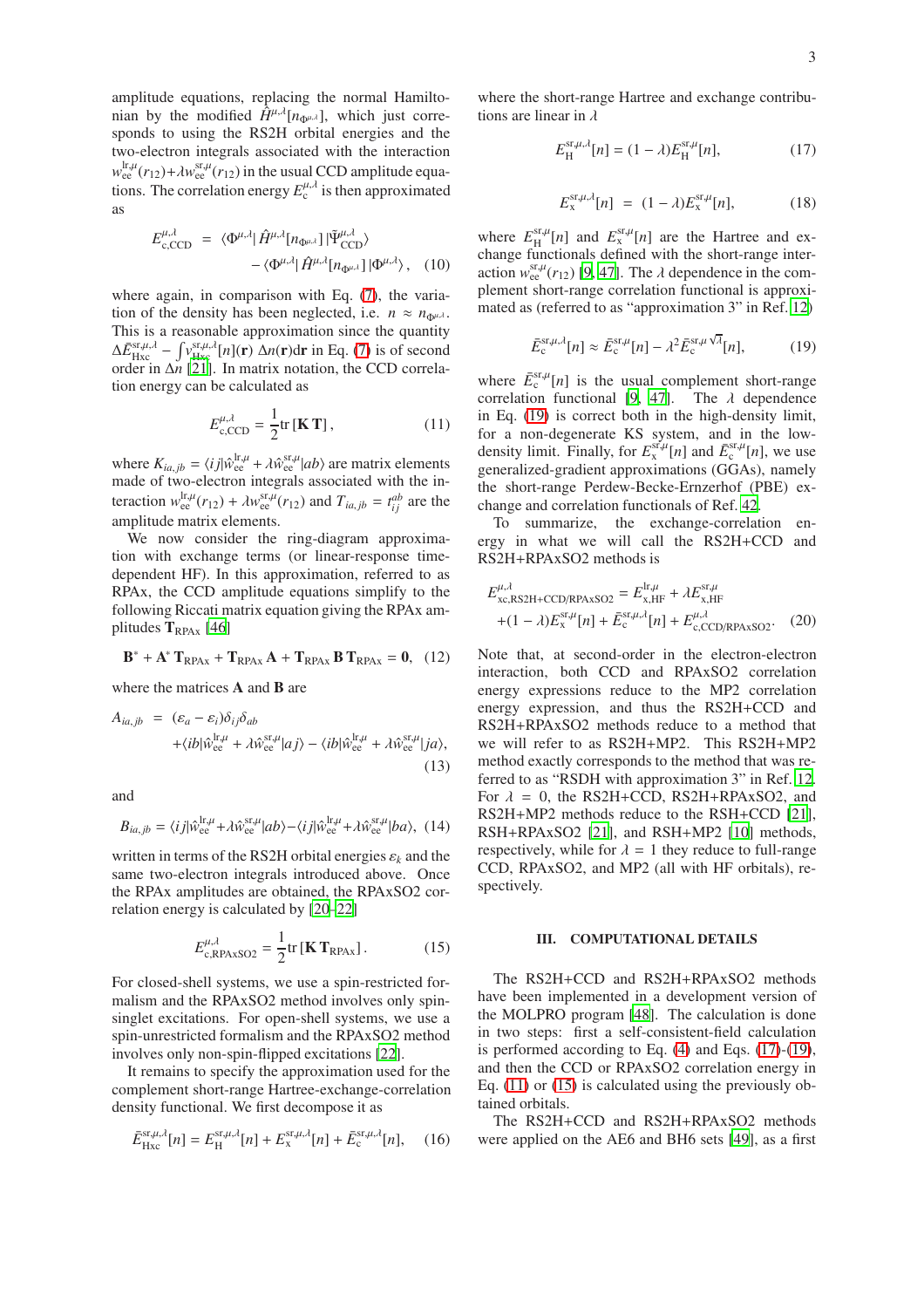assessment of the approximations on molecular systems and in order to determine the optimal parameters  $\mu$  and  $\lambda$ . The AE6 set is a small representative benchmark of six atomization energies consisting of SiH4,  $S_2$ , SiO, C<sub>3</sub>H<sub>4</sub> (propyne), C<sub>2</sub>H<sub>2</sub>O<sub>2</sub> (glyoxal), and C<sub>4</sub>H<sub>8</sub> (cyclobutane). The BH6 set is a small representative benchmark of forward and reverse hydrogen transfer barrier heights of three reactions,  $OH + CH_4 \rightarrow CH_3 +$  $H_2O$ ,  $H + OH \rightarrow O + H_2$ , and  $H + H_2S \rightarrow HS + H_2$ . All the calculations for the AE6 and BH6 sets were performed with the Dunning cc-pVTZ basis set [50] at the geometries optimized by quadratic configuration interaction singles doubles with the modified Gaussian-3 basis set (QCISD/MG3) [51]. The reference values for the atomization energies and barrier heights are the non-relativistic frozen-core (FC) explicitly-correlated coupled-cluster singles doubles and perturbative triples [CCSD(T)]/cc-pVQZ-F12 values of Refs. 52, 53.

The RS2H+CCD and RS2H+RPAxSO2 methods were then tested on the AE49 set of 49 atomization energies [54] (consisting of the G2-1 set [55, 56] stripped of the six molecules containing Li, Be, and Na) and on the DBH24/08 set [57, 58] of 24 forward and reverse reaction barrier heights. These calculations were performed with the aug-cc-pVTZ basis set [59], with MP2(full)/6-31G\* geometries for the AE49 set and QCISD/MG3 geometries for the DBH24/08 set. The reference values for the AE49 set are the non-relativistic FC CCSD(T)/cc-pVQZ-F12 values of Ref. 60, and the reference values for the DBH24/08 set are the zero-point exclusive values from Ref. 58.

The RS2H+CCD and RS2H+RPAxSO2 methods, as well as the RS2H+MP2 method, were also tested on the A24 set of 24 weakly interacting molecular complexes [61]. These calculations were performed with the aug-cc-pVTZ basis set and the counterpoise correction, using the composite complete-basis-set (CBS) CCSD(T) geometries of Ref. 61 and the non-relativistic reference interaction energies from Ref. 62. Finally, the RS2H+CCD, RS2H+RPAxSO2, and RS2H+MP2 methods were compared on the interaction energy curve of the benzene dimer in the stacked (paralleldisplaced) configuration. These calculations were performed with the aug-cc-pVDZ basis set and the counterpoise correction, using the geometries and the CCSD(T)/CBS reference interaction energies from the S66×8 data set (item number 24) [63].

Core electrons are kept frozen in all our CCD, RPAxSO2, and MP2 calculations. Spin-restricted calculations are performed for all the closed-shell systems, and spin-unrestricted calculations for all the open-shell systems.

As statistical measures of accuracy of the different methods, we compute mean absolute errors (MAEs), mean errors (MEs), root mean square deviations (RMSDs), mean absolute percentage errors (MA%E), and maximal and minimal errors.

#### A. Optimization of the parameters on the AE6 and BH6 sets

We start by applying the RS2H+CCD and RS2H+RPAxSO2 methods on the small AE6 and BH6 sets for determining optimal values for the parameters  $\mu$  and  $\lambda$ . Figure 1 shows the MAEs for these two sets as a function of  $\lambda$  for  $\mu = 0.5$ , which is close to the optimal value of  $\mu$  for range-separated hybrids [22, 64]. Note that, particularly for the AE6 set, the MAEs near the  $\lambda = 1$  end of the curves, corresponding to full-range CCD and RPAxSO2, may not be well converged with the cc-pVTZ basis set since these full-range methods have a slow convergence with the size of the basis set [22]. Since we will be interested in practice in the RS2H+CCD and RS2H+RPAxSO2 methods with relatively small values of  $\lambda$  for which basis convergence is fast (see Section IV B), we did not think necessary to use basis sets larger than triple-zeta ones in this study.

For the AE6 set, with the RS2H+CCD method, a minimal MAE of about 4 kcal/mol is obtained close to the  $\lambda = 0$  end of the curve (corresponding to RSH+CCD). For  $\lambda \geq 0.2$ , the MAE obtained with RS2H+CCD increases rapidly with  $\lambda$ , reaching a maximal MAE of about 22 kcal/mol for  $\lambda = 1$  (corresponding to full-range CCD). In comparison with RS2H+CCD, the RS2H+RPAxSO2 method always gives smaller MAEs. A minimal MAE of about 3.5 kcal/mol is obtained in a remarkably large range of  $\lambda$ between about 0.1 and 0.8. For the BH6 set, the two MAE curves display marked minima at an intermediate value of  $\lambda$ . The RS2H+CCD method gives a minimal MAE of about 2 kcal/mol for  $\lambda \approx 0.75$ , while the RS2H+RPAxSO2 method gives a minimal MAE of about 1 kcal/mol for  $\lambda \approx 0.4$ . Clearly, in this RSDH scheme, simplifying the CCD ansatz by making the ring approximation (with exchange terms) is actually largely beneficial.

We have also determined optimal values of  $\mu$  and  $\lambda$ that minimize the total MAE of the combined AE6 + BH6 set, and which could be used for general chemical applications. For the RS2H+CCD method, the optimal parameter values are  $(\mu, \lambda) = (0.48, 0.14)$ . For the RS2H+RPAxSO2 method, the optimal parameter values are  $(\mu, \lambda) = (0.48, 0.34)$ . Note that for the RS2H+MP2 method, the optimal parameter values determined in Ref. 12 were  $(\mu, \lambda) = (0.46, 0.58)$ . Thus, the value of  $\lambda$  is more sensitive to the wave-function method used than the value of  $\mu$ . The decrease of the optimal value of  $\lambda$  in the series RS2H+MP2  $\rightarrow$  $RS2H+RPAxSO2 \rightarrow RS2H+CCD$  is consistent with the deterioration of the accuracy of the atomization energies in the corresponding full-range series MP2  $\rightarrow$  $RPAx-SO2 \rightarrow CCD$ . In the following, we further assess the methods with the determined optimal parameters.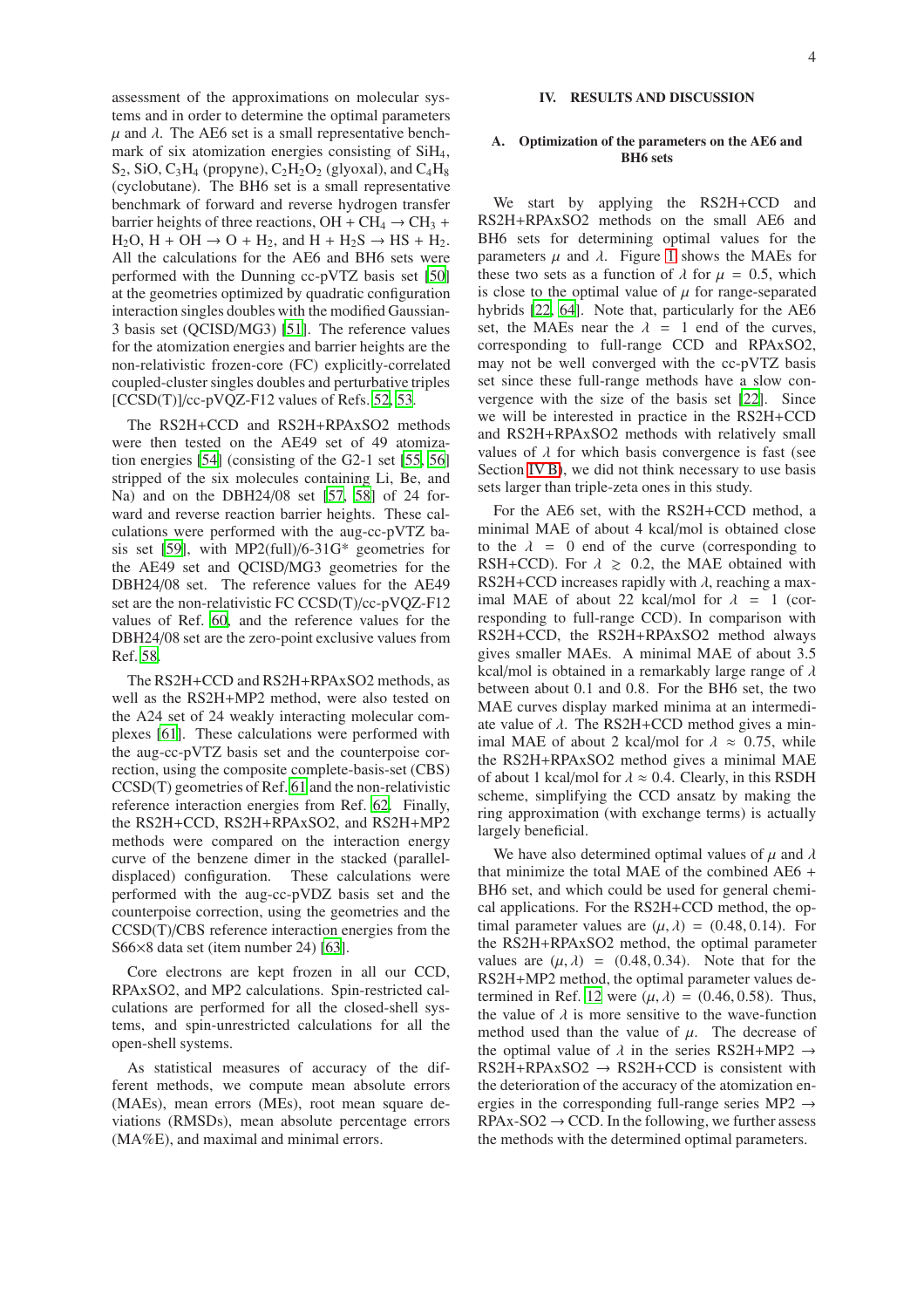

FIG. 1: MAEs for the (a) AE6 and (b) BH6 sets calculated with the RS2H+CCD and RS2H+RPAxSO2 methods as a function of  $\lambda$  for  $\mu = 0.5$ . The basis set used is cc-pVTZ.



FIG. 2: Convergence of the total energy with respect to the size of basis set for the Ne atom, as measured by the basis error with respect to the V6Z basis set, ∆*E* =  $E_{VXZ} - E_{V6Z}$ , where V*XZ* stands for cc-pV*XZ* with  $X =$ 2 (D), 3 (T), 4 (Q), 5, calculated with (a) MP2, RS2H+MP2 ( $\mu = 0.46$ ,  $\lambda = 0.58$ ), RSH+MP2 ( $\mu = 0.58$ ), (b) CCD, RS2H+CCD ( $\mu$  = 0.48,  $\lambda$  = 0.14), RSH+CCD  $(\mu = 0.58)$ , and (c) RPAxSO2, RS2H+RPAxSO2 ( $\mu = 0.48$ ,  $\lambda = 0.34$ ), RSH+RPAxSO2 ( $\mu = 0.60$ ). The parameters  $(\mu, \lambda)$  used are the ones optimized on the AE6+BH6 combined set.

#### B. Basis-set convergence

We study now the basis-set convergence of the RS2H+CCD and RS2H+RPAxSO2 methods with the previously determined optimal parameters  $(\mu, \lambda)$ . Following Ref. 12, we choose the Ne atom, which displays a representative basis-set convergence. Figure 2 reports the convergence of the total energy for the series of basis sets cc-pV*X*Z for CCD, RS2H+CCD, RSH+CCD, RPAxSO2, RS2H+RPAxSO2, and RSH+RPAxSO2. For comparison, we also report the convergence of MP2, RS2H+MP2, and RSH+MP2 that was already studied in Ref. 12. The full-range MP2, CCD, and RPAxSO2 methods have a slow basis-set convergence, illustrating the well-known inverse-third-power law of the energy error as a function of the cardinal number *X*, i.e.  $\Delta E \sim A X^{-3}$  [65, 66]. By contrast, the range-separated RSH+MP2, RSH+CCD, and RSH+RPAxSO2 methods have a much faster basis convergence, reflecting the previously found exponential law  $\Delta E \sim B e^{-\beta X}$  [67], which stems from the relief of describing short-range correlation near the electron-electron cusp in these methods. As explained in Ref. 12, RS2H+MP2 is expected to converge as  $\Delta E \sim \lambda^2 A X^{-3} + B e^{-\beta X}$ , and, to the extent where second-order correlation dominates, so do RSH+CCD and RSH+RPAxSO2. The limiting term in the convergence thus comes from the pure short-range correlation contribution which has a weight  $\lambda^2$ . For RS2H+MP2, this weight is relatively small  $(\lambda^2 \approx 0.34)$  which explains that, in practice, RS2H+MP2 has a basis convergence closer to that of RSH+MP2 than that of standard MP2. For RS2H+CCD and RS2H+RPAxSO2, the weight  $\lambda^2$  is even smaller  $(\lambda^2 \approx 0.02$  and 0.12, respectively), so that RS2H+CCD and RS2H+RPAxSO2 show a fast basis convergence essentially identical than that of RSH+CCD or RSH+RPAxSO2. The example of the Ne atom thus suggests that RS2H+CCD and RS2H+RPAxSO2 total energies with a cc-pV*X*Z basis set are as converged as full-range CCD and RPAxSO2 total energies with a cc-p $V(X + 1)Z$  basis set.

#### C. Assessment on the AE49 and DBH24/08 sets of atomization energies and reaction barrier heights

We assess now the RS2H+CCD and RS2H+RPAxSO2 methods, evaluated with the previously determined optimal parameters  $(\mu, \lambda)$ , on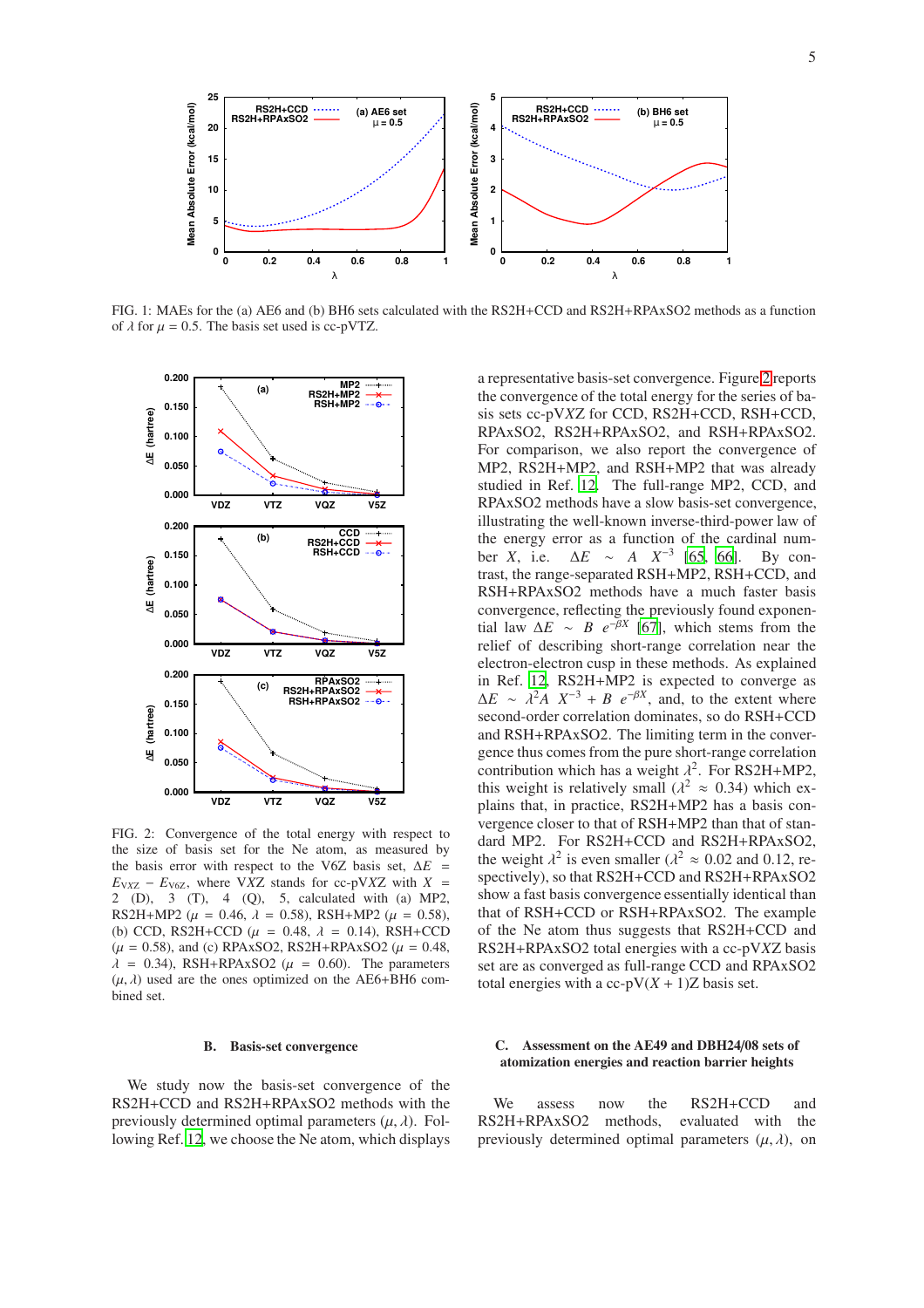TABLE I: Atomization energies (in kcal/mol) of the AE49 set calculated by RSH+CCD, RS2H+CCD, CCD, RSH+RPAxSO2, RS2H+RPAxSO2, and RPAxSO2. The calculations were carried out using the aug-cc-pVTZ basis set with the parameters  $(\mu, \lambda)$ optimized on the AE6+BH6 combined set. The reference values are the non-relativistic FC CCSD(T)/cc-pVQZ-F12 values of Ref. 60.

| Molecule<br>$(\mu, \lambda) =$           | (0.58, 0)        | (0.48, 0.14)     |                  | (0.60, 0)        | RSH+CCD RS2H+CCD CCD RSH+RPAxSO2 RS2H+RPAxSO2 RPAxSO2 Reference<br>(0.48, 0.34) |                  |                  |
|------------------------------------------|------------------|------------------|------------------|------------------|---------------------------------------------------------------------------------|------------------|------------------|
| <b>CH</b>                                | 79.78            | 80.67            | 81.29            | 79.70            | 81.74                                                                           | 78.30            | 83.87            |
| $CH2(3B1)$                               | 190.90           | 191.13           | 186.63           | 191.12           | 191.80                                                                          | 192.80           | 189.74           |
| $CH2({}1A1)$                             | 172.28           | 173.65           | 174.30           | 172.66           | 176.76                                                                          | 188.01           | 180.62           |
| CH <sub>3</sub>                          | 304.10           | 304.93           | 300.90           | 304.32           | 306.26                                                                          | 309.00           | 306.59           |
| CH <sub>4</sub>                          | 412.30           | 413.61           | 409.79           | 412.71           | 415.95                                                                          | 421.50           | 418.87           |
| NH                                       | 82.03            | 82.78            | 80.45            | 81.65            | 82.08                                                                           | 79.39            | 82.79            |
| NH <sub>2</sub>                          | 178.75           | 179.91           | 175.44           | 178.37           | 179.41                                                                          | 177.06           | 181.96           |
| NH <sub>3</sub>                          | 290.78           | 292.09           | 286.21           | 290.62           | 292.27                                                                          | 291.77           | 297.07           |
| OН                                       | 105.34           | 105.52           | 102.44           | 105.24           | 105.13                                                                          | 106.41           | 106.96           |
| OH <sub>2</sub>                          | 227.10           | 227.41           | 222.83           | 227.11           | 227.53                                                                          | 232.03           | 232.56           |
| <b>FH</b>                                | 138.56           | 138.42           | 135.71           | 138.55           | 138.27                                                                          | 143.79           | 141.51           |
| $SiH2({}1A1)$                            | 143.87           | 145.01           | 147.74           | 145.82           | 149.59                                                                          | 159.31           | 153.68           |
| $SiH2(3B1)$                              | 128.70           | 129.30           | 128.36           | 130.50           | 132.24                                                                          | 136.05           | 133.26           |
| SiH <sub>3</sub>                         | 219.09           | 220.24           | 221.12           | 221.04           | 224.37                                                                          | 231.15           | 228.08           |
| SiH <sub>4</sub>                         | 310.76           | 312.31           | 315.62           | 313.01           | 317.89                                                                          | 328.49           | 324.59           |
| PH <sub>2</sub>                          | 147.48<br>229.99 | 148.72           | 149.45<br>232.29 | 146.75           | 149.02                                                                          | 149.53<br>237.54 | 153.97           |
| $PH_3$<br>SH <sub>2</sub>                | 174.83           | 231.72<br>175.84 | 174.41           | 229.92<br>175.97 | 233.59<br>178.92                                                                | 187.77           | 241.47<br>183.30 |
| <b>ClH</b>                               | 102.54           | 103.00           | 101.58           | 103.53           | 105.51                                                                          | 114.36           | 107.20           |
| HCCH                                     | 401.05           | 402.22           | 382.78           | 401.30           | 402.39                                                                          | 400.90           | 402.76           |
| $H_2CCH_2$                               | 556.75           | 558.58           | 542.25           | 556.98           | 560.12                                                                          | 562.80           | 561.34           |
| $H_3CCH_3$                               | 703.67           | 705.79           | 692.09           | 704.35           | 708.77                                                                          | 714.48           | 710.20           |
| <b>CN</b>                                | 174.85           | 176.40           | 160.48           | 173.27           | 172.23                                                                          | 152.74           | 180.06           |
| <b>HCN</b>                               | 307.09           | 308.97           | 289.41           | 306.50           | 307.15                                                                          | 300.98           | 311.52           |
| CO                                       | 255.01           | 256.25           | 238.94           | 254.90           | 255.20                                                                          | 256.53           | 258.88           |
| <b>HCO</b>                               | 278.43           | 279.62           | 260.11           | 277.67           | 276.99                                                                          | 272.08           | 278.28           |
| H <sub>2</sub> CO                        | 369.16           | 370.55           | 353.23           | 368.87           | 369.76                                                                          | 371.37           | 373.21           |
| $H_3COH$                                 | 506.70           | 507.92           | 493.19           | 506.79           | 508.43                                                                          | 512.99           | 511.83           |
| $\rm N_2$                                | 220.09           | 222.76           | 203.11           | 218.65           | 219.07                                                                          | 208.60           | 227.44           |
| $H_2NNH_2$                               | 431.34           | 433.64           | 414.62           | 430.57           | 431.71                                                                          | 424.61           | 436.70           |
| N <sub>O</sub>                           | 152.57<br>122.94 | 154.19<br>124.32 | 133.80<br>111.15 | 151.04<br>120.20 | 149.36<br>116.90                                                                | 137.16<br>92.81  | 152.19<br>120.54 |
| O <sub>2</sub><br><b>HOOH</b>            | 262.12           | 263.47           | 247.70           | 261.09           | 260.86                                                                          | 264.23           | 268.65           |
|                                          | 34.49            | 36.05            | 24.73            | 32.86            | 32.44                                                                           | 38.63            | 38.75            |
| $E_2$ <sub>CO<sub>2</sub></sub>          | 390.04           | 390.94           | 355.41           | 389.81           | 387.23                                                                          | 381.80           | 388.59           |
| Si <sub>2</sub>                          | 68.04            | 68.79            | 60.44            | 72.75            | 68.41                                                                           | 59.39            | 73.41            |
|                                          | 104.97           | 106.56           | 94.04            | 105.28           | 106.05                                                                          | 99.69            | 115.95           |
|                                          | 101.76           | 102.32           | 89.85            | 100.03           | 100.02                                                                          | 97.56            | 103.11           |
| $\overline{P_2}$<br>$S_2$<br>$Cl_2$      | 54.25            | 55.11            | 45.10            | 55.57            | 57.68                                                                           | 69.20            | 59.07            |
| SiO                                      | 184.09           | 184.76           | 169.48           | 186.36           | 186.11                                                                          | 186.87           | 192.36           |
| SC                                       | 162.92           | 164.51           | 148.84           | 164.34           | 166.47                                                                          | 171.52           | 170.98           |
| SO.                                      | 123.59           | 124.59           | 112.69           | 121.82           | 120.33                                                                          | 111.26           | 125.80           |
| CIO                                      | 62.29            | 63.49            | 46.65            | 61.35            | 60.91                                                                           | 60.19            | 64.53            |
| <b>CIF</b>                               | 59.05<br>514.91  | 59.86<br>517.46  | 48.67            | 59.04<br>519.47  | 59.36<br>526.90                                                                 | 67.88<br>541.49  | 62.57<br>535.47  |
| Si <sub>2</sub> H <sub>6</sub>           | 389.22           | 390.60           | 517.07<br>379.20 | 390.41           | 393.70                                                                          | 402.68           | 394.52           |
| CH <sub>3</sub> Cl<br>CH <sub>3</sub> SH | 464.50           | 466.40           | 454.91           | 465.92           | 470.11                                                                          | 479.01           | 473.49           |
| <b>HOCI</b>                              | 159.72           | 160.83           | 148.10           | 159.82           | 160.83                                                                          | 168.50           | 165.79           |
| SO <sub>2</sub>                          | 239.81           | 242.22           | 209.59           | 239.96           | 239.55                                                                          | 237.96           | 259.77           |
| <b>MAE</b>                               | 5.76             | 4.74             | 14.52            | 5.42             | 4.22                                                                            | 6.85             |                  |
| <b>ME</b>                                | $-5.54$          | $-4.29$          | $-14.52$         | $-5.31$          | $-4.13$                                                                         | $-3.18$          |                  |
| <b>RMSD</b>                              | 7.15             | 6.03             | 16.93            | 6.61             | 5.33                                                                            | 9.41             |                  |
| Min error                                | $-20.56$         | $-18.01$         | $-50.18$         | $-19.81$         | $-20.22$                                                                        | $-27.73$         |                  |
| Max error                                | 2.40             | 3.78             | $-2.34$          | 1.38             | 2.06                                                                            | 10.13            |                  |
|                                          |                  |                  |                  |                  |                                                                                 |                  |                  |

the larger AE49 and DBH24/08 sets of atomization energies and reaction barrier heights. The results are reported in Tables I and II, and compared with other methods corresponding to limit cases of these RSDH schemes: RSH+CCD and RSH+RPAxSO2 (corresponding to the  $\lambda = 0$  limit) and full-range CCD and RPAxSO2 (corresponding to the  $\lambda = 1$  limit). Again, for atomization energies, one should bear in mind that the full-range CCD and RPAxSO2 results may not be well converged with the aug-cc-pVTZ basis set [22], even though this basis set seems sufficient to reveal the inaccuracy of the atomization energies obtained with these full-range methods.

On the AE49 set, RS2H+CCD gives a MAE of 4.7 kcal/mol, which is a small improvement over RSH+CCD (MAE of 5.8 kcal/mol) but a large improvement over full-range CCD (MAE of 14.5 kcal/mol). Similarly, RS2H+RPAxSO2 with a MAE of 4.2 kcal/mol provides an improvement over both RSH+RPAxSO2 (MAE of 5.4 kcal/mol) and full-range RPAxSO2 (MAE of 6.9 kcal/mol). Comparing with the results obtained with RS2H+MP2 method in Ref. 12, we see that RS2H+RPAxSO2 provides overall a similar accuracy for atomization energies.

On the DBH24/08 set, RS2H+CCD gives a MAE of 2.1 kcal/mol, similar to RSH+CCD (MAE of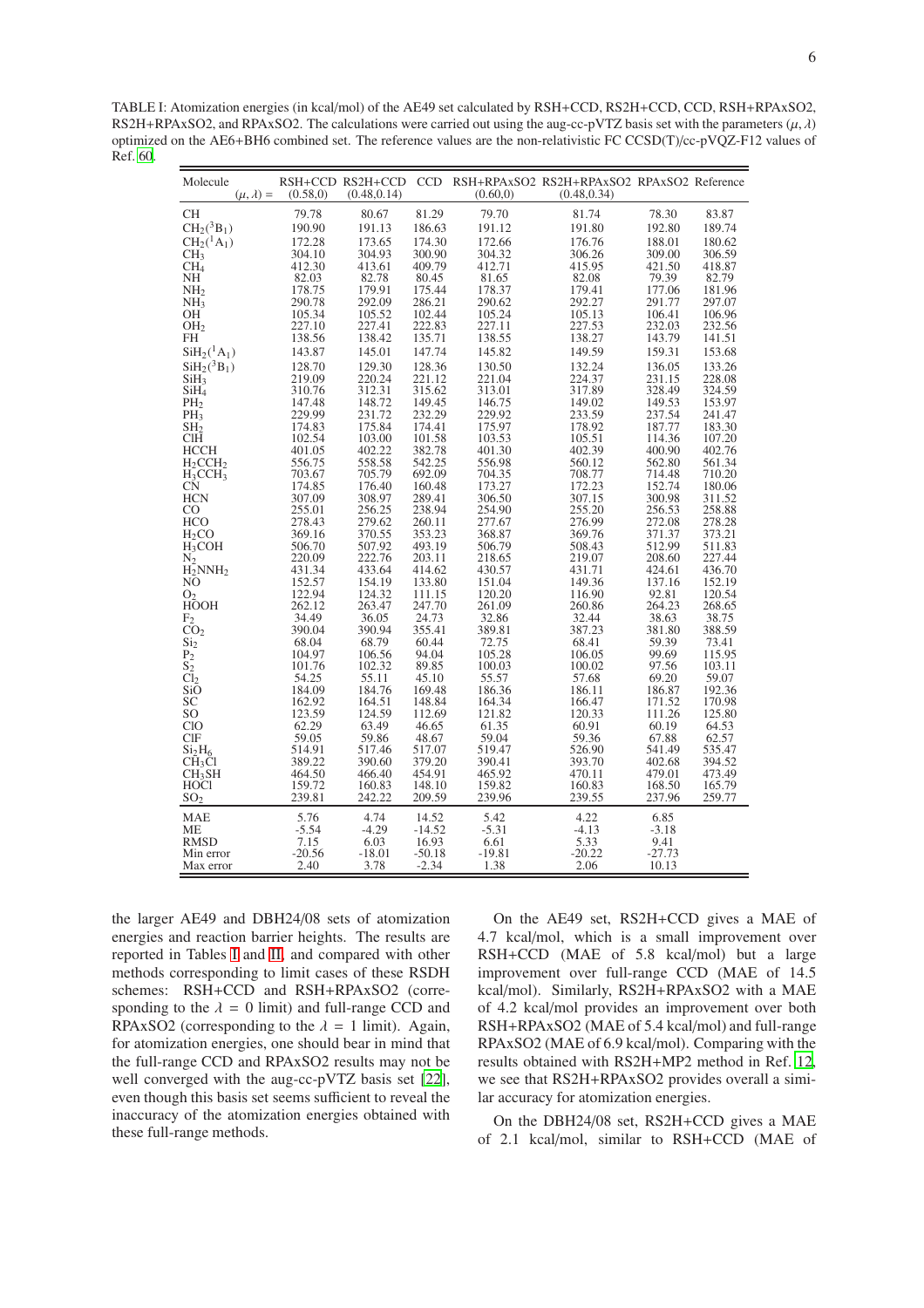TABLE II: Forward (F) and reverse (R) reaction barrier heights (in kcal/mol) of the DBH24/08 set calculated by RSH+CCD, RS2H+CCD, CCD, RSH+RPAxSO2, RS2H+RPAxSO2, and RPAxSO2. The calculations were carried out using the aug-ccpVTZ basis set with the parameters  $(\mu, \lambda)$  optimized on the AE6+BH6 combined set. The reference values are taken from Ref. 58.

| Reaction<br>$(\mu,\lambda) =$                                                                                                                                                          | $RSH+CCD$<br>(0.58, 0)                      | $RS2H+CCD$<br>(0.48, 0.14)                 | <b>CCD</b>                                | (0.60, 0)                                  | RSH+RPAxSO2 RS2H+RPAxSO2<br>(0.48, 0.34)   | RPAxSO <sub>2</sub>                        | Reference                                  |
|----------------------------------------------------------------------------------------------------------------------------------------------------------------------------------------|---------------------------------------------|--------------------------------------------|-------------------------------------------|--------------------------------------------|--------------------------------------------|--------------------------------------------|--------------------------------------------|
|                                                                                                                                                                                        | F/R                                         | F/R                                        | F/R                                       | F/R                                        | F/R                                        | F/R                                        |                                            |
| Heavy-atom transfer<br>$H + N2O \rightarrow OH + N2$<br>$H + CH \rightarrow HCl + H$<br>$CH_3 + FCl \rightarrow CH_3F + Cl$                                                            | 15.37/74.77<br>16.63/16.63<br>4.23/60.09    | 14.82/73.49<br>16.10/16.10<br>3.41/58.36   | 21.95/95.64<br>23.66/23.66<br>11.35/68.10 | 19.48/78.75<br>19.63/19.63<br>8.57/63.98   | 19.93/81.70<br>19.40/19.40<br>9.00/63.24   | 32.45/103.17<br>23.94/23.94<br>20.68/69.49 | 17.13/82.47<br>18.00/18.00<br>6.75/60.00   |
| Nucleophilic substitution<br>$Cl^- \cdots CH_3Cl \rightarrow ClCH_3 \cdots Cl^-$<br>$F^{-}\cdots CH_{3}Cl \rightarrow FCH_{3}\cdots Cl^{-}$<br>$OH^- + CH_3F \rightarrow HOCH_3 + F^-$ | 15.08/15.08<br>4.30/31.30<br>$-2.04/20.70$  | 14.33/14.33<br>3.72/30.50<br>$-2.81/19.27$ | 15.90/15.90<br>5.00/33.55<br>1.32/21.59   | 14.82/14.82<br>4.22/31.28<br>$-1.93/20.70$ | 14.20/14.20<br>3.72/31.14<br>$-2.00/19.63$ | 14.65/14.65<br>4.19/32.83<br>0.37/20.59    | 13.41/13.41<br>3.44/29.42<br>$-2.44/17.66$ |
| Unimolecular and association<br>$H + N_2 \rightarrow H N_2$<br>$H + C_2H_4 \rightarrow CH_3CH_2$<br>$HCN \rightarrow HNC$                                                              | 11.39/11.33<br>$-0.08/42.59$<br>48.47/34.39 | 10.98/11.00<br>0.07/42.57<br>47.62/33.50   | 19.05/12.02<br>4.56/45.59<br>49.24/34.87  | 13.78/8.69<br>2.60/45.39<br>48.34/34.58    | 14.18/12.78<br>2.85/45.56<br>47.51/33.79   | 23.28/12.49<br>7.67/49.89<br>46.87/34.48   | 14.36/10.61<br>1.72/41.75<br>48.07/32.82   |
| Hydrogen transfer<br>$OH + CH4 \rightarrow CH3 + H2O$<br>$H + OH \rightarrow O + H_2$<br>$H + H2S \rightarrow H2 + HS$                                                                 | 4.11/17.72<br>11.16/8.19<br>3.02/14.39      | 3.21/16.51<br>9.97/7.17<br>2.61/14.13      | 12.20/24.08<br>14.91/19.92<br>6.20/20.36  | 5.91/19.50<br>12.83/9.83<br>4.23/14.75     | 6.45/19.25<br>11.94/11.25<br>4.02/15.11    | 11.60/24.82<br>15.56/19.03<br>6.24/17.55   | 6.70/19.60<br>10.70/13.10<br>3.60/17.30    |
| <b>MAE</b><br><b>ME</b><br><b>RMSD</b><br>Min error<br>Max error                                                                                                                       | 1.91<br>$-0.78$<br>2.51<br>$-7.70$<br>3.04  | 2.08<br>$-1.53$<br>2.86<br>$-8.98$<br>1.61 | 4.29<br>4.29<br>4.97<br>1.17<br>13.17     | 1.78<br>0.70<br>2.09<br>$-3.72$<br>3.98    | 1.37<br>0.86<br>1.68<br>$-2.19$<br>3.81    | 5.63<br>5.53<br>7.52<br>$-1.20$<br>20.70   |                                            |

1.9 kcal/mol) but in large improvement over fullrange CCD (MAE of 4.3 kcal/mol). Again, RS2H+RPAxSO2 gives the smallest MAE of 1.4 kcal/mol, comparable to RSH+RPAxSO2 (MAE of 1.8 kcal/mol) but in large improvement over full-range RPAxSO2 (MAE of 5.6 kcal/mol). Also here, in comparison with the results obtained with the RS2H+MP2 method in Ref. 12, we see that RS2H+RPAxSO2 provides a roughly similar accuracy for reaction barrier heights.

We can compare the present results with some other range-separated hybrids or double hybrids using the extensive benchmark work of Mardirossian and Head-Gordon [68, 69]. For atomization energies, our RS2H+RPAxSO2 method gives a RMSD of 5.3 kcal/mol on the AE49 set. On the TAE140nonMR set [70], which can be used for a rough comparison, the range-separated GGA hybrids  $\omega$ B97X-D [71] and  $\omega$ B97X-V [72] both give a RMSD of 3.0 kcal/mol, the range-separated meta-GGA hybrids  $\omega$ M05-D [73] and  $\omega$ B97M-V [68] give RMSDs of 2.8 and 2.2 kcal/mol, respectively, and the range-separated GGA double hybrid  $\omega$ B97X-2(TQZ) [16] and range-separated meta-GGA double hybrid  $\omega$ B97M(2) [69] give RMSDs of 3.6 and 1.6 kcal/mol, respectively. Thus, our RS2H+RPAxSO2 method is significantly less accurate than these functionals for atomization energies. As Ref. 74 suggests, this limitation may come from an inaccurate dependence on the spin polarization of the short-range PBE functional used. For reaction barrier heights, we can make a more precise comparison on the same DBH24 set. Our RS2H+RPAxSO2 method gives a RMSD of 1.7 kcal/mol, while  $\omega$ B97X-D and ωB97X-V give RMSDs of 2.0 and 1.8 kcal/mol, respectively, ωM05-D and ωB97M-V give RMSDs of 1.9 and 1.5 kcal/mol, respectively, and  $\omega$ B97X-2(TQZ) and  $\omega$ B97M(2) give RMSDs of 1.4 and 0.7 kcal/mol, respectively. Thus, our RS2H+RPAxSO2 method gives a comparable accuracy than these other functionals for reaction barrier heights, with possibly the exception of  $\omega$ B97M(2) which is noticeably more accurate.

#### D. Assessment on the A24 set of intermolecular interactions and on the benzene dimer

We test now the RS2H+CCD and RS2H+RPAxSO2 methods on weak intermolecular interactions. Table III reports the interaction energies for the 24 complexes of the A24 set calculated by RSH+CCD, RS2H+CCD, CCD, RSH+RPAxSO2, RS2H+RPAxSO2, and RPAxSO2. For comparison, we also report results obtained with the RSH+MP2, RS2H+MP2, and MP2 methods since this A24 set was not considered in Ref. 12.

Let us start by discussing the results obtained with the full-range methods. Full-range CCD and RPAxSO2 largely underbind all the complexes, with MA%Es of about 26 % and 20 %, respectively. Part of this underestimation of the interaction energies could be due to the basis-set incompleteness. Nevertheless, our results turn out to be quite similar to the results obtained with other RPAx variants, namely eh-TDHF and AC-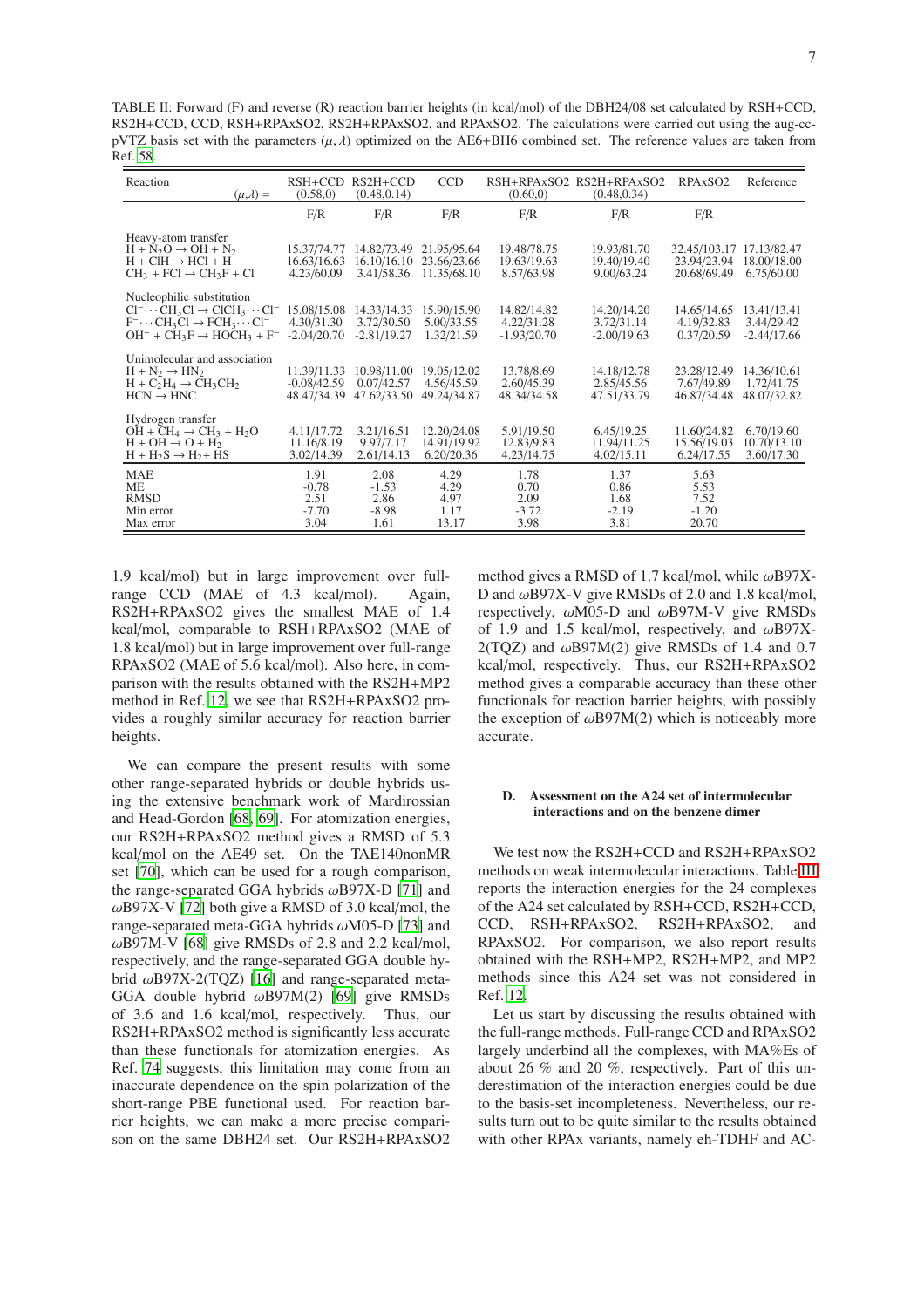TABLE III: Interaction energies (in kcal/mol) for the complexes of the A24 set calculated by RSH+CCD, RS2H+CCD, CCD, RSH+RPAxSO2, RS2H+RPAxSO2, and RPAxSO2. The calculations were carried out using the aug-cc-pVTZ basis set with the counterpoise correction and using the parameters  $(\mu, \lambda)$  optimized on the AE6+BH6 combined set. The reference values are the non-relativistic reference interaction energies from Ref. 62.

| Complex<br>$(\mu,\lambda)$ =                                                                                                                                                                                                                               | (0.58, 0)                                                                                                            | (0.46, 0.58)                                                                                                         |                                                                                                                      | (0.58, 0)                                                                                                            | (0.48, 0.14)                                                                                                         |                                                                                                                      | (0.60, 0)                                                                                                            | RSH+MP2 RS2H+MP2 MP2 RSH+CCD RS2H+CCD CCD RSH+RPAxSO2 RS2H+RPAxSO2 RPAxSO2 Reference<br>(0.48, 0.34)                 |                                                                                                                      |                                                                                                                      |
|------------------------------------------------------------------------------------------------------------------------------------------------------------------------------------------------------------------------------------------------------------|----------------------------------------------------------------------------------------------------------------------|----------------------------------------------------------------------------------------------------------------------|----------------------------------------------------------------------------------------------------------------------|----------------------------------------------------------------------------------------------------------------------|----------------------------------------------------------------------------------------------------------------------|----------------------------------------------------------------------------------------------------------------------|----------------------------------------------------------------------------------------------------------------------|----------------------------------------------------------------------------------------------------------------------|----------------------------------------------------------------------------------------------------------------------|----------------------------------------------------------------------------------------------------------------------|
| Hydrogen bonds                                                                                                                                                                                                                                             |                                                                                                                      |                                                                                                                      |                                                                                                                      |                                                                                                                      |                                                                                                                      |                                                                                                                      |                                                                                                                      |                                                                                                                      |                                                                                                                      |                                                                                                                      |
| waterammonia $C_s$<br>water dimer $C_s$<br>$HCN$ dimer $C_s$<br>HF dimer $C_s$<br>ammonia dimer $C_{2h}$                                                                                                                                                   | $-7.049$<br>$-5.443$<br>$-5.305$<br>$-4.968$<br>$-3.230$                                                             | $-6.834$<br>$-5.207$<br>$-5.109$<br>$-4.712$<br>$-3.186$                                                             | $-6.303$<br>$-4.727$<br>$-4.783$<br>$-4.194$<br>$-3.007$                                                             | $-7.059$<br>$-5.465$<br>$-5.131$<br>$-5.004$<br>$-3.268$                                                             | $-7.113$<br>$-5.473$<br>$-5.109$<br>$-5.001$<br>$-3.310$                                                             | $-5.853$<br>$-4.492$<br>$-4.479$<br>$-4.126$<br>$-2.732$                                                             | $-7.020$<br>$-5.435$<br>$-5.166$<br>$-4.978$<br>$-3.250$                                                             | $-6.927$<br>$-5.323$<br>$-5.058$<br>$-4.870$<br>$-3.218$                                                             | $-6.012$<br>$-4.622$<br>$-4.644$<br>$-4.247$<br>$-2.828$                                                             | $-6.555$<br>$-5.049$<br>$-4.776$<br>$-4.601$<br>$-3.170$                                                             |
| <b>MAE</b>                                                                                                                                                                                                                                                 | 0.369                                                                                                                | 0.179                                                                                                                | 0.230                                                                                                                | 0.355                                                                                                                | 0.371                                                                                                                | 0.494                                                                                                                | 0.340                                                                                                                | 0.249                                                                                                                | 0.360                                                                                                                |                                                                                                                      |
| Mixed electrostatics/dispersion                                                                                                                                                                                                                            |                                                                                                                      |                                                                                                                      |                                                                                                                      |                                                                                                                      |                                                                                                                      |                                                                                                                      |                                                                                                                      |                                                                                                                      |                                                                                                                      |                                                                                                                      |
| HFmethane $C_{3v}$<br>ammoniamethane $C_{3v}$<br>watermethane $C_s$<br>formaldehyde dimer $C_s$<br>water $e$ thene $C_s$<br>formaldehyde $e$ thene $C_s$<br>ethyne dimer $C_{2v}$<br>ammonia $ethene C_s$<br>ethene dimer $C_{2v}$<br>methane $ethene C_s$ | $-1.823$<br>$-0.772$<br>$-0.678$<br>$-5.525$<br>$-2.837$<br>$-1.831$<br>$-1.694$<br>$-1.472$<br>$-1.187$<br>$-0.518$ | $-1.711$<br>$-0.746$<br>$-0.648$<br>$-4.990$<br>$-2.771$<br>$-1.733$<br>$-1.676$<br>$-1.465$<br>$-1.182$<br>$-0.515$ | $-1.494$<br>$-0.663$<br>$-0.579$<br>$-4.205$<br>$-2.608$<br>$-1.578$<br>$-1.570$<br>$-1.427$<br>$-1.191$<br>$-0.515$ | $-1.880$<br>$-0.812$<br>$-0.717$<br>$-5.291$<br>$-2.796$<br>$-1.763$<br>$-1.600$<br>$-1.448$<br>$-1.139$<br>$-0.524$ | $-1.895$<br>$-0.820$<br>$-0.717$<br>$-5.239$<br>$-2.829$<br>$-1.765$<br>$-1.620$<br>$-1.470$<br>$-1.161$<br>$-0.532$ | $-1.298$<br>$-0.582$<br>$-0.511$<br>$-3.565$<br>$-2.181$<br>$-1.255$<br>$-1.307$<br>$-1.121$<br>$-0.762$<br>$-0.375$ | $-1.871$<br>$-0.809$<br>$-0.711$<br>$-5.357$<br>$-2.810$<br>$-1.788$<br>$-1.629$<br>$-1.459$<br>$-1.158$<br>$-0.529$ | $-1.803$<br>$-0.785$<br>$-0.680$<br>$-5.058$<br>$-2.759$<br>$-1.707$<br>$-1.616$<br>$-1.430$<br>$-1.105$<br>$-0.508$ | $-1.395$<br>$-0.648$<br>$-0.559$<br>$-4.053$<br>$-2.373$<br>$-1.443$<br>$-1.484$<br>$-1.246$<br>$-0.920$<br>$-0.435$ | $-1.664$<br>$-0.779$<br>$-0.681$<br>$-4.524$<br>$-2.586$<br>$-1.634$<br>$-1.535$<br>$-1.395$<br>$-1.109$<br>$-0.518$ |
| <b>MAE</b>                                                                                                                                                                                                                                                 | 0.193                                                                                                                | 0.115                                                                                                                | 0.094                                                                                                                | 0.155                                                                                                                | 0.162                                                                                                                | 0.347                                                                                                                | 0.170                                                                                                                | 0.106                                                                                                                | 0.187                                                                                                                |                                                                                                                      |
| Dispersion dominated                                                                                                                                                                                                                                       |                                                                                                                      |                                                                                                                      |                                                                                                                      |                                                                                                                      |                                                                                                                      |                                                                                                                      |                                                                                                                      |                                                                                                                      |                                                                                                                      |                                                                                                                      |
| boranemethane $C_s$<br>methane $ethane C_s$<br>methane $ethane C_s$<br>methane dimer $D_{3d}$<br>Armethane $C_{3v}$<br>Arethene $C_{2v}$<br>etheneethyne $C_{2v}$<br>ethene dimer $D_{2h}$<br>ethyne dimer $D_{2h}$                                        | $-1.472$<br>$-0.786$<br>$-0.546$<br>$-0.475$<br>$-0.386$<br>$-0.373$<br>0.761<br>0.939<br>1.029                      | $-1.422$<br>$-0.766$<br>$-0.531$<br>$-0.465$<br>$-0.375$<br>$-0.370$<br>0.719<br>0.917<br>0.963                      | $-1.304$<br>$-0.746$<br>$-0.511$<br>$-0.455$<br>$-0.359$<br>$-0.374$<br>0.590<br>0.796<br>0.808                      | $-1.627$<br>$-0.827$<br>$-0.597$<br>$-0.523$<br>$-0.395$<br>$-0.348$<br>0.907<br>1.042<br>1.213                      | $-1.681$<br>$-0.835$<br>$-0.602$<br>$-0.528$<br>$-0.403$<br>$-0.362$<br>0.861<br>0.990<br>1.172                      | $-0.966$<br>$-0.554$<br>$-0.401$<br>$-0.354$<br>$-0.241$<br>$-0.214$<br>1.203<br>1.361<br>1.482                      | $-1.601$<br>$-0.823$<br>$-0.594$<br>$-0.518$<br>$-0.390$<br>$-0.345$<br>0.919<br>1.068<br>1.216                      | $-1.527$<br>$-0.776$<br>$-0.559$<br>$-0.487$<br>$-0.365$<br>$-0.327$<br>0.960<br>1.109<br>1.263                      | $-1.048$<br>$-0.633$<br>$-0.460$<br>$-0.399$<br>$-0.272$<br>$-0.243$<br>1.189<br>1.350<br>1.494                      | $-1.521$<br>$-0.844$<br>$-0.617$<br>$-0.542$<br>$-0.403$<br>$-0.354$<br>0.801<br>0.909<br>1.096                      |
| <b>MAE</b>                                                                                                                                                                                                                                                 | 0.046                                                                                                                | 0.067                                                                                                                | 0.132                                                                                                                | 0.059                                                                                                                | 0.047                                                                                                                | 0.310                                                                                                                | 0.063                                                                                                                | 0.086                                                                                                                | 0.273                                                                                                                |                                                                                                                      |
| <b>Total MAE</b><br><b>Total ME</b><br><b>Total RMSD</b><br>Total MA%E<br>Min error<br>Max error                                                                                                                                                           | 0.175<br>$-0.150$<br>0.289<br>7.2%<br>$-1.001$<br>0.071                                                              | 0.111<br>$-0.074$<br>0.155<br>6.4%<br>$-0.466$<br>0.099                                                              | 0.136<br>0.069<br>0.176<br>9.6%<br>$-0.288$<br>0.407                                                                 | 0.161<br>$-0.125$<br>0.249<br>6.7%<br>$-0.767$<br>0.133                                                              | 0.163<br>$-0.141$<br>0.249<br>6.5%<br>$-0.715$<br>0.081                                                              | 0.364<br>0.364<br>0.410<br>26.4%<br>0.140<br>0.959                                                                   | 0.165<br>$-0.124$<br>0.255<br>7.2%<br>$-0.833$<br>0.159                                                              | 0.128<br>$-0.063$<br>0.185<br>7.0%<br>$-0.534$<br>0.200                                                              | 0.255<br>0.255<br>0.293<br>19.6%<br>0.051<br>0.543                                                                   |                                                                                                                      |

SOSEX, tested in Ref. 75 using PBE orbitals with a plane-wave basis set. Other authors have found that other RPAx variants based on the local exact-exchange kernel perform significantly better [76].

We discuss now the results obtained with the rangeseparated methods. As found in Ref. 12, in comparison with RSH+MP2, the RS2H+MP2 method provides a substantial and systematic improvement for hydrogen-bond complexes, and a smaller overall improvement for complexes with mixed electrostatic/dispersion interactions. However, for the small dispersion-dominated complexes considered in this set, RS2H+MP2 appears to be slightly less accurate than RSH+MP2. The RS2H+CCD method does not provide any overall improvement over RSH+CCD. This may be due to the very small value of  $\lambda$  used in RS2H+CCD, which is moreover accompanied by a smaller value of  $\mu$  in comparison to RSH+CCD. Similarly to RS2H+MP2, the RS2H+RPAxSO2 method provides a small and systematic improvement over RSH+RPAxSO2 for hydrogen-bond and mixed complexes, but a small deterioration over RSH+RPAxSO2 for the small dispersion-dominated complexes considered in this set. Overall, RSH+MP2, RS2H+MP2, RSH+CCD, RS2H+CCD, RSH+RPAxSO2, and RS2H+RPAxSO2 all give total MA%Es of around 7% and it is thus hard to discriminate between them based on this A24 set.

Let us compare the present results with other rangeseparated hybrids and double hybrids [68, 69] on the A24 set. Our RS2H+MP2 and RS2H+RPAxSO2 methods have RMSDs of 0.16 and 0.19 kcal/mol, respectively. The range-separated hyrbids ωB97X-D and  $\omega$ B97X-V give RMSDs of 0.16 and 0.08 kcal/mol, respectively, and  $\omega$ M05-D and  $\omega$ B97M-V give RMSDs of 0.17 and 0.09 kcal/mol, respectively. The range-separated double hybrids  $\omega$ B97X-2(TQZ) and  $\omega$ B97M(2) give RMSDs of 0.28 and 0.12 kcal/mol, respectively. Thus, RS2H+MP2 and RS2H+RPAxSO2 give a comparable overall accuracy than  $\omega$ B97X-D and ωM05-D, but ωB97X-V, ωB97M-V, and ωB97M(2) are noticeably more accurate.

Finally, we consider in Figure 3 the interaction energy curve of the benzene dimer in the stacked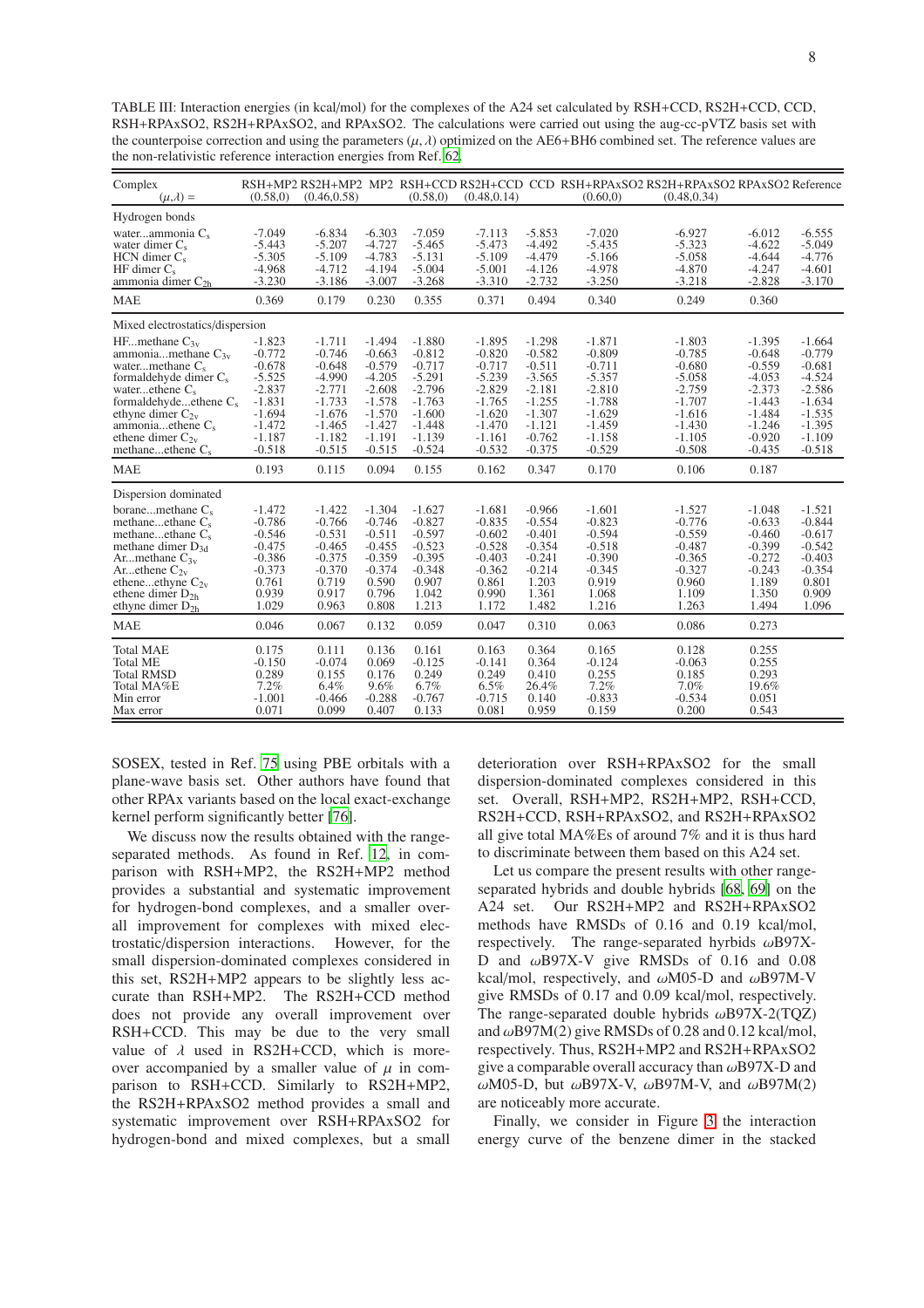

FIG. 3: Interaction energy curve of the benzene dimer in the stacked configuration calculated by RS2H+MP2  $(\mu = 0.46, \lambda = 0.58)$ , RS2H+CCD  $(\mu = 0.48, \lambda = 0.14)$ , and RS2H+RPAxSO2 ( $\mu$  = 0.48,  $\lambda$  = 0.34) as a function of the scaled distance between the monomers  $d/d_0$  where  $d_0$ is a fixed distance. The parameters  $(\mu, \lambda)$  used are the ones optimized on the AE6+BH6 combined set. The counterpoise correction was applied. For RS2H+MP2, calculations were carried out using the aug-cc-pVTZ (aVTZ) basis set. For RS2H+CCD and RS2H+RPAxSO2, calculations were carried out using the aug-cc-pVDZ (aVDZ) basis set, and then the aVTZ interaction energies were estimated using  $E_{\text{infl}}^{\text{RS2H+CCD/RPA}\times\text{SO2}}(a\text{VTZ}) \approx E_{\text{infl}}^{\text{RS2H+CCD/RPA}\times\text{SO2}}(a\text{VDZ}) +$  $\left[ \vec{E}_{int}^{\text{RS2H+MP2}} (aVTZ) - \vec{E}_{int}^{\text{RS2H+MP2}} (aVDZ) \right]$  where the RS2H+MP2 calculations are here performed with the same parameters  $(\mu, \lambda)$  used for the RS2H+CCD or RS2H+RPAxSO2 method. The geometries and the CCSD(T)/CBS reference interaction energies are from the S66×8 data set (item number 24) of Ref. 63.

(parallel-displaced) configuration, the simplest prototype of aromatic  $\pi$ - $\pi$  intermolecular interactions. For this system, it is known that, in the CBS limit, MP2 considerably overbinds and going to CCSD(T) is necessary to obtain accurate interaction energies [77, 78]. Similarly to full-range MP2, we find that the RS2H+MP2 method largely overbinds, with an equilibrium interaction energy too low by about 1.3 kcal/mol. The RS2H+CCD and RS2H+RPAxSO2 methods, which give very similar interaction energy curves, moderately underbind, with an equilibrium interaction energy underestimated by about 0.3-0.4 kcal/mol. We thus see that, for this type of system, it is

- [1] S. Grimme, J. Chem. Phys. 124, 034108 (2006).
- [2] J. C. Sancho-García and C. Adamo, Phys. Chem. Chem. Phys. 15, 14581 (2013).
- [3] L. Goerigk and S. Grimme, WIREs Comput. Mol. Sci. 4, 576 (2014).
- [4] E. Brémond, I. Ciofini, J. C. Sancho-García and C. Adamo, Acc. Chem. Res. 49, 1503 (2016).
- [5] N. Mehta, M. Casanova-Páez and L. Goerigk, Phys. Chem. Chem. Phys. 20, 23175 (2018).

advantageous to supplant MP2 by CCD or RPAxSO2 in the RSDH scheme.

#### V. CONCLUSION

We have constructed CCD/DFT and RPA/DFT hybrid approximations using the RSDH scheme which is based on a two-parameter CAM-like decomposition of the electron-electron interaction. In comparison with the previously existing RSH+CCD and RSH+RPAxSO2 range-separated hybrids, the present RS2H+CCD and RS2H+RPAxSO2 methods incorporates a fraction  $\lambda$  of short-range electron-electron interaction in the wave-function part. Tests on atomization energies, reaction barrier heights, and weak intermolecular interactions show that this addition of short-range interaction is globally beneficial for RS2H+RPAxSO2, while the effect is less important for RS2H+CCD. In comparison with the simpler RS2H+MP2 method, the RS2H+RPAxSO2 method is globally as accurate for atomization energies, reaction barrier heights, and weak intermolecular interactions of small molecules. For the more complicated case of the benzene dimer in the stacked configuration, RS2H+RPAxSO2 reduces the large overbinding obtained with the RS2H+MP2 method. Even though more tests should now be performed on larger systems, if we had to recommend a computational method for general chemical applications among the methods tested in this work, it would thus be RS2H+RPAxSO2 with parameters  $(\mu, \lambda) = (0.48, 0.34)$ . More generally, we hope that the formalism provided in the present work will be useful for constructing more beyond-MP2 double-hybrid approximations with minimal empiricism.

#### Acknowledgements

We thank Labex MiChem for having provided PhD financial support for C. Kalai. We thank Martin Head-Gordon for giving us the RMSDs of  $\omega$ B97X-2(TQZ) and  $\omega$ B97M(2) on the A24 set. B.M. acknowledges the funding provided by the NSF grant CHE-1800584.

- [6] K. Sharkas, J. Toulouse and A. Savin, J. Chem. Phys. 134, 064113 (2011).
- [7] N. Q. Su, W. Yang, P. Mori-Sánchez and X. Xu, J. Phys. Chem. A 118, 9201 (2014).
- [8] A. Savin, in *Recent Developments of Modern Density Functional Theory*, edited by J. M. Seminario (Elsevier, Amsterdam, 1996), pp. 327–357.
- [9] J. Toulouse, F. Colonna and A. Savin, Phys. Rev. A 70, 062505 (2004).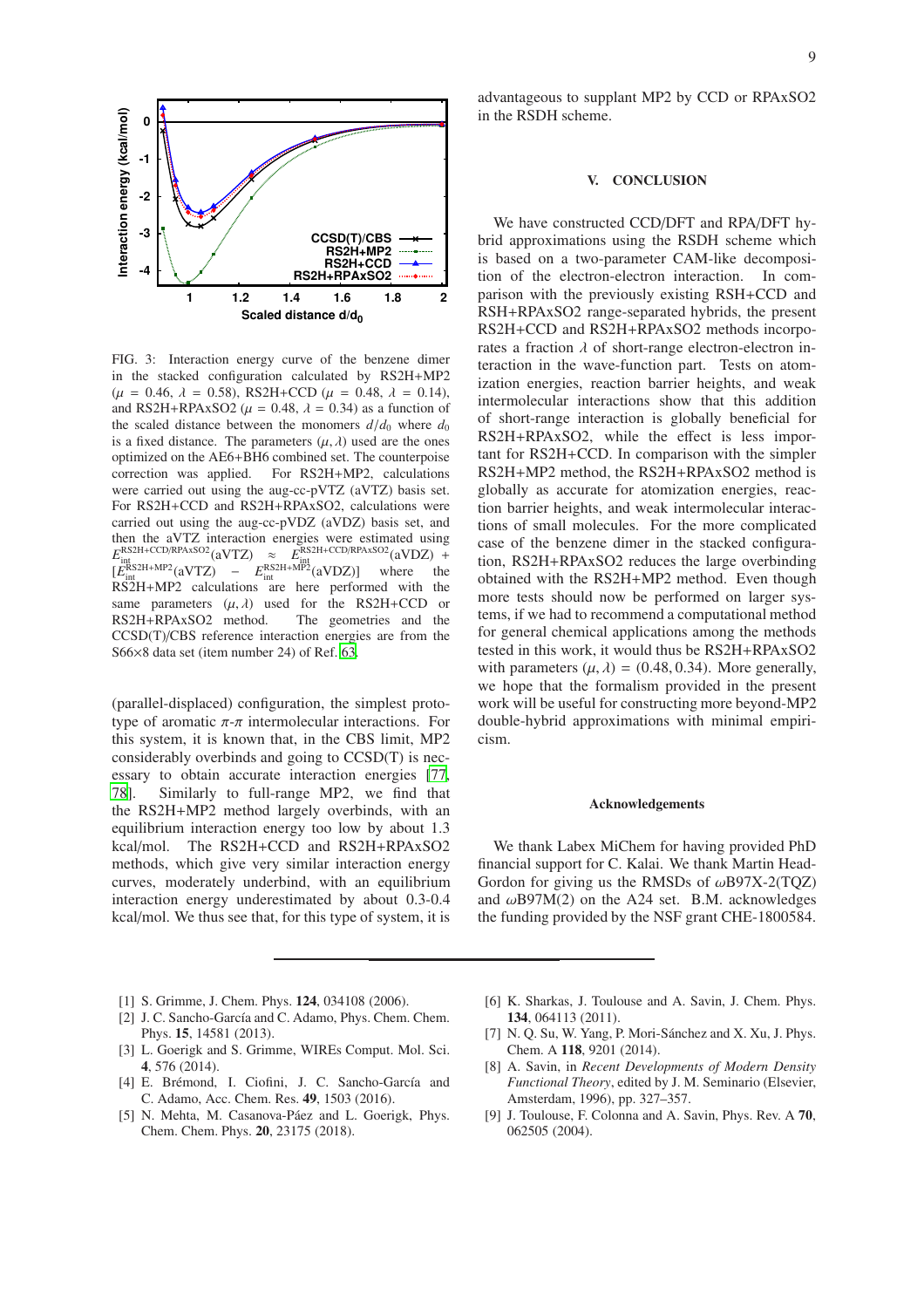- [11] D. E. Taylor, J. G. Ángyán, G. Galli, C. Zhang, F. Gygi, K. Hirao, J. W. Song, K. Rahul, O. A. von Lilienfeld, R. Podeszwa, I. W. Bulik, T. M. Henderson, G. E. Scuseria, J. Toulouse, R. Peverati, D. G. Truhlar and K. Szalewicz, J. Chem. Phys. 145, 124105 (2016).
- [12] C. Kalai and J. Toulouse, J. Chem. Phys. **148**, 164105 (2018).
- [13] A. J. Garza, I. W. Bulik, T. M. Henderson and G. E. Scuseria, Phys. Chem. Chem. Phys. 17, 22412 (2015).
- [14] T. Yanai, D. P. Tew and N. C. Handy, Chem. Phys. Lett. 393, 51 (2004).
- [15] Y. Cornaton and E. Fromager, Int. J. Quantum Chem. 114, 1199 (2014).
- [16] J. Chai and M. Head-Gordon, J. Chem. Phys. 131, 174105 (2009).
- [17] T. Benighaus, R. A. DiStasio Jr., R. C. Lochan, J.-D. Chai and M. Head-Gordon, J. Phys. Chem. A 112, 2702  $(2008)$
- [18] I. Y. Zhang and X. Xu, J. Phys. Chem. Lett. 4, 1669 (2013).
- [19] E. Brémond, M. Savarese, A. J. Pérez-Jiménez, J. C. Sancho-García and C. Adamo, J. Chem. Theory Comput. 14, 4052 (2018).
- [20] A. Szabo and N. S. Ostlund, J. Chem. Phys. 67, 4351 (1977).
- [21] J. Toulouse, W. Zhu, A. Savin, G. Jansen and J. G. Ángyán, J. Chem. Phys. 135, 084119 (2011).
- [22] B. Mussard, P. Reinhardt, J. G. Ángyán and J. Toulouse, J. Chem. Phys. 142, 154123 (2015), Erratum: J. Chem. Phys. 142, 219901 (2015).
- [23] A. Ruzsinszky, J. P. Perdew and G. I. Csonka, J. Chem. Theory Comput. 6, 127 (2010).
- [24] S. Ahnen, A.-S. Hehn, K. D. Vogiatzis, M. A. Trachsel, S. Leutwyler and W. Klopper, Chem. Phys. 441, 17 (2014).
- [25] P. D. Mezei, G. I. Csonka, A. Ruzsinszky and M. Kállay, J. Chem. Theory Comput. 11, 4615 (2015).
- [26] S. Grimme and M. Steinmetz, Phys. Chem. Chem. Phys. 18, 20926 (2016).
- [27] P. D. Mezei, G. I. Csonka, A. Ruzsinszky and M. Kállay, J. Chem. Theory Comput. 13, 796 (2017).
- [28] B. Chan, L. Goerigk and L. Radom, J. Comput. Chem. 37, 183 (2016).
- [29] J. Toulouse, I. C. Gerber, G. Jansen, A. Savin and J. G. Ángyán, Phys. Rev. Lett. **102**, 096404 (2009).
- [30] B. G. Janesko, T. M. Henderson and G. E. Scuseria, J. Chem. Phys. 130, 081105 (2009).
- [31] B. G. Janesko, T. M. Henderson and G. E. Scuseria, J. Chem. Phys. 131, 034110 (2009).
- [32] W. Zhu, J. Toulouse, A. Savin and J. G. Angyán, J. Chem. Phys. 132, 244108 (2010).
- [33] J. Toulouse, W. Zhu, J. G. Ángyán and A. Savin, Phys. Rev. A 82, 032502 (2010).
- [34] J. Paier, B. G. Janesko, T. M. Henderson, G. E. Scuseria, A. Grüneis and G. Kresse, J. Chem. Phys. 132, 094103 (2010).
- [35] J. G. Ángyán, R.-F. Liu, J. Toulouse and G. Jansen, J. Chem. Theory Comput. 7, 3116 (2011).
- [36] R. M. Irelan, T. M. Henderson and G. E. Scuseria, J. Chem. Phys. 135, 094105 (2011).
- [37] E. Chermak, B. Mussard, J. G. Angyán and P. Reinhardt, Chem. Phys. Lett. 550, 162 (2012).
- [38] B. Mussard, P. G. Szalay and J. G. Ángyán, J. Chem.

Theory Comput. 10, 1968 (2014).

- [39] A. J. Garza, I. W. Bulik, A. G. Sousa Alencar, J. Sun, J. P. Perdew, and G. E. Scuseria, Mol. Phys. 114, 997 (2016).
- [40] A. Heßelmann and J. G. Ángyán, Theor. Chem. Acc. 137, 155 (2018).
- [41] E. Goll, H.-J. Werner and H. Stoll, Phys. Chem. Chem. Phys. 7, 3917 (2005).
- [42] E. Goll, H.-J. Werner, H. Stoll, T. Leininger, P. Gori-Giorgi and A. Savin, Chem. Phys. 329, 276 (2006).
- [43] E. Goll, H. Stoll, C. Thierfelder and P. Schwerdtfeger, Phys. Rev. A 76, 032507 (2007).
- [44] E. Goll, H.-J. Werner and H. Stoll, Chem. Phys. 346, 257 (2008).
- [45] E. Goll, M. Ernst, F. Moegle-Hofacker and H. Stoll, J. Chem. Phys. 130, 234112 (2009).
- [46] G. E. Scuseria, T. M. Henderson and D. C. Sorensen, J. Chem. Phys. 129, 231101 (2008).
- [47] J. Toulouse and A. Savin, J. Mol. Struct. (Theochem) 762, 147 (2006).
- [48] H.-J. Werner, P. J. Knowles, G. Knizia, F. R. Manby, M. Schütz, and others, MOLPRO, version 2019.1, a package of ab initio programs, Cardiff, UK, 2019, see <http://www.molpro.net>.
- [49] B. J. Lynch and D. G. Truhlar, J. Phys. Chem. A 107, 8996 (2003).
- [50] T. H. Dunning, J. Chem. Phys. 90, 1007 (1989).
- [51] The geometries are available in the Minnesota Database at http://comp.chem.umn.edu/db/.
- [52] R. Haunschild and W. Klopper, Theor. Chem. Acc. 131, 1112 (2012).
- [53] R. Haunschild and W. Klopper, Theor. Chem. Acc. 132, 1306 (2013).
- [54] P. L. Fast, J. Corchado, M. L. Sanchez and D. G. Truhlar, J. Phys. Chem. A 103, 3139 (1999).
- [55] L. A. Curtiss, K. Raghavachari, G. W. Trucks and J. A. Pople, J. Chem. Phys. 94, 7221 (1991).
- [56] L. A. Curtiss, K. Raghavachari, P. C. Redfern and J. A. Pople, J. Chem. Phys. 106, 1063 (1997).
- [57] J. Zheng, Y. Zhao and D. G. Truhlar, J. Chem. Theory Comput. 3, 569 (2007).
- [58] J. Zheng, Y. Zhao and D. G. Truhlar, J. Chem. Theory Comput. 5, 808 (2009).
- [59] D. Woon and T. Dunning, J. Chem. Phys. 98, 1358 (1993).
- [60] R. Haunschild and W. Klopper, J. Chem. Phys. 136, 164102 (2012).
- [61] J. Řezáč and P. Hobza, J. Chem. Theory Comput. 9, 2151 (2013).
- [62] J. Řezáč, M. Dubecký, P. Jurečka and P. Hobza, Phys. Chem. Chem. Phys. 17, 19268 (2015).
- [63] J. Řezáč, K. E. Riley and P. Hobza, J. Chem. Theory Comput. 7, 2427 (2011).
- [64] I. C. Gerber and J. G. Ángyán, Chem. Phys. Lett. 415, 100 (2005).
- [65] T. Helgaker, W. Klopper, H. Koch and J. Noga, J. Chem. Phys. 106, 9639 (1997).
- [66] A. Halkier, T. Helgaker, P. Jørgensen, W. Klopper, H. Koch, J. Olsen and A. K. Wilson, Chem. Phys. Lett. 286, 243 (1998).
- [67] O. Franck, B. Mussard, E. Luppi and J. Toulouse, J. Chem. Phys. 142, 074107 (2015).
- [68] N. Mardirossian and M. Head-Gordon, J. Chem. Phys. 144, 214110 (2016).
- [69] N. Mardirossian and M. Head-Gordon, J. Chem. Phys.